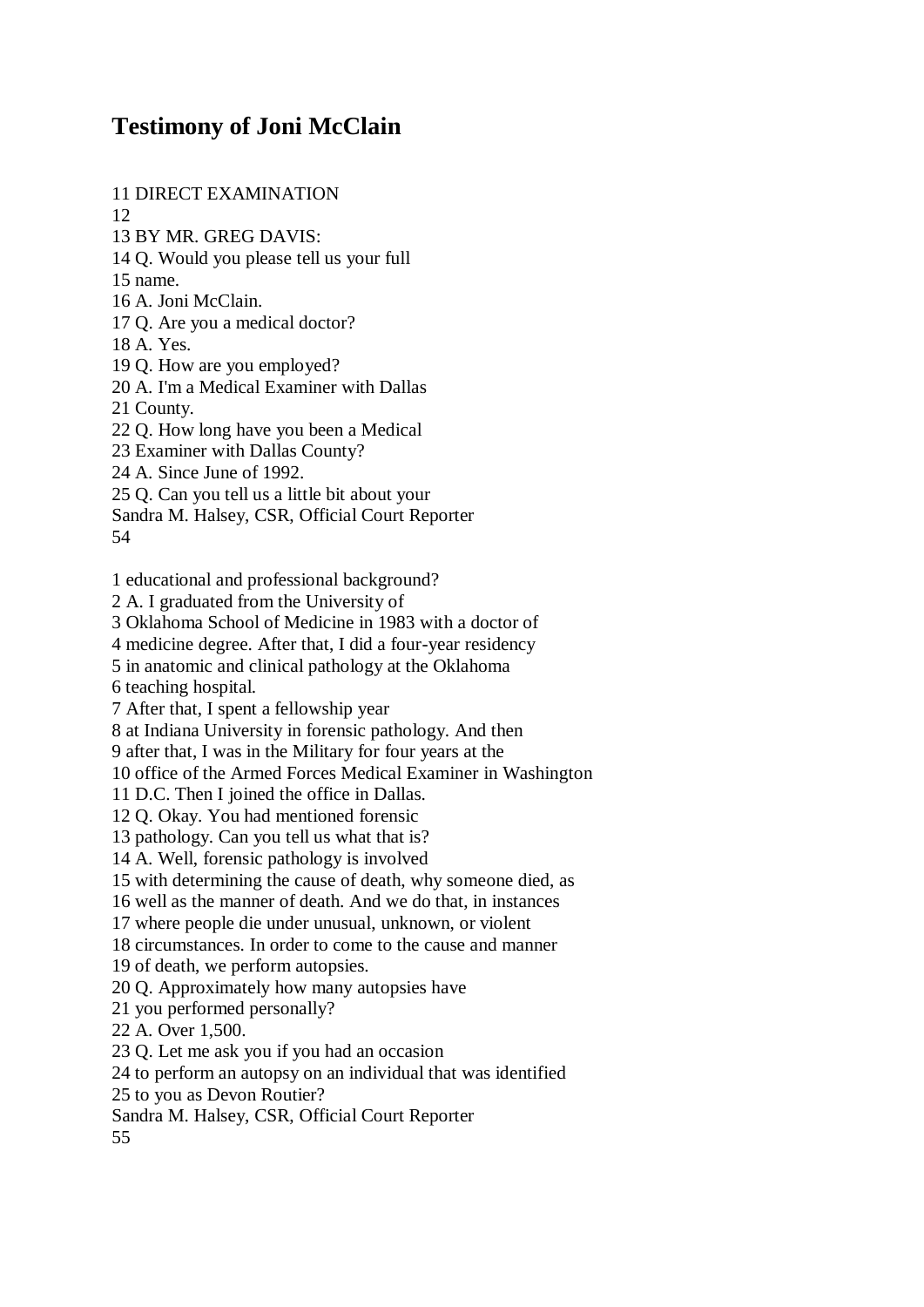1 A. Yes. 2 Q. And when an autopsy is performed, Dr. 3 McClain, it comes there to the Dallas County M.E.'s 4 office, is it assigned a case number? 5 A. Yes, it is. 6 Q. Okay. Is that a case number that will 7 be for that individual only? 8 A. Yes. 9 Q. Now, do you also prepare an autopsy 10 report, a written report of your findings? 11 A. Yes. 12 Q. As a part of the process, are 13 photographs also taken, either at or near the time of the 14 autopsy? 15 A. Yes, they are. 16 Q. Okay. 17 18 (Whereupon, the 19 exhibits were 20 marked for 21 Identification 22 only, as State's 23 Exhibit No. 1 24 and State's 25 Exhibit A.) Sandra M. Halsey, CSR, Official Court Reporter 56 1 2 MR. GREG DAVIS: May I approach the 3 witness, your Honor? 4 THE COURT: You may. 5 6 BY MR. GREG DAVIS: 7 Q. Doctor McClain, let me show you what's 8 been marked as State's Exhibit No. 1, and ask you to 9 review that document. And tell me, whether or not it is a 10 true and correct copy of the autopsy report that you 11 prepared in this case concerning Devon Routier? 12 A. Yes, it is. 13 Q. Okay. And, Dr. McClain, if you will, 14 if you'll take a look at State's Exhibit No. A and tell me 15 whether or not that is a photograph that was taken at or 16 near the time that you performed the autopsy on Devon 17 Routier? 18 A. Yes, it is. 19 Q. And does it also contain and show the 20 same case number of 1811-96, as it appears on your autopsy 21 report?

22 A. Yes.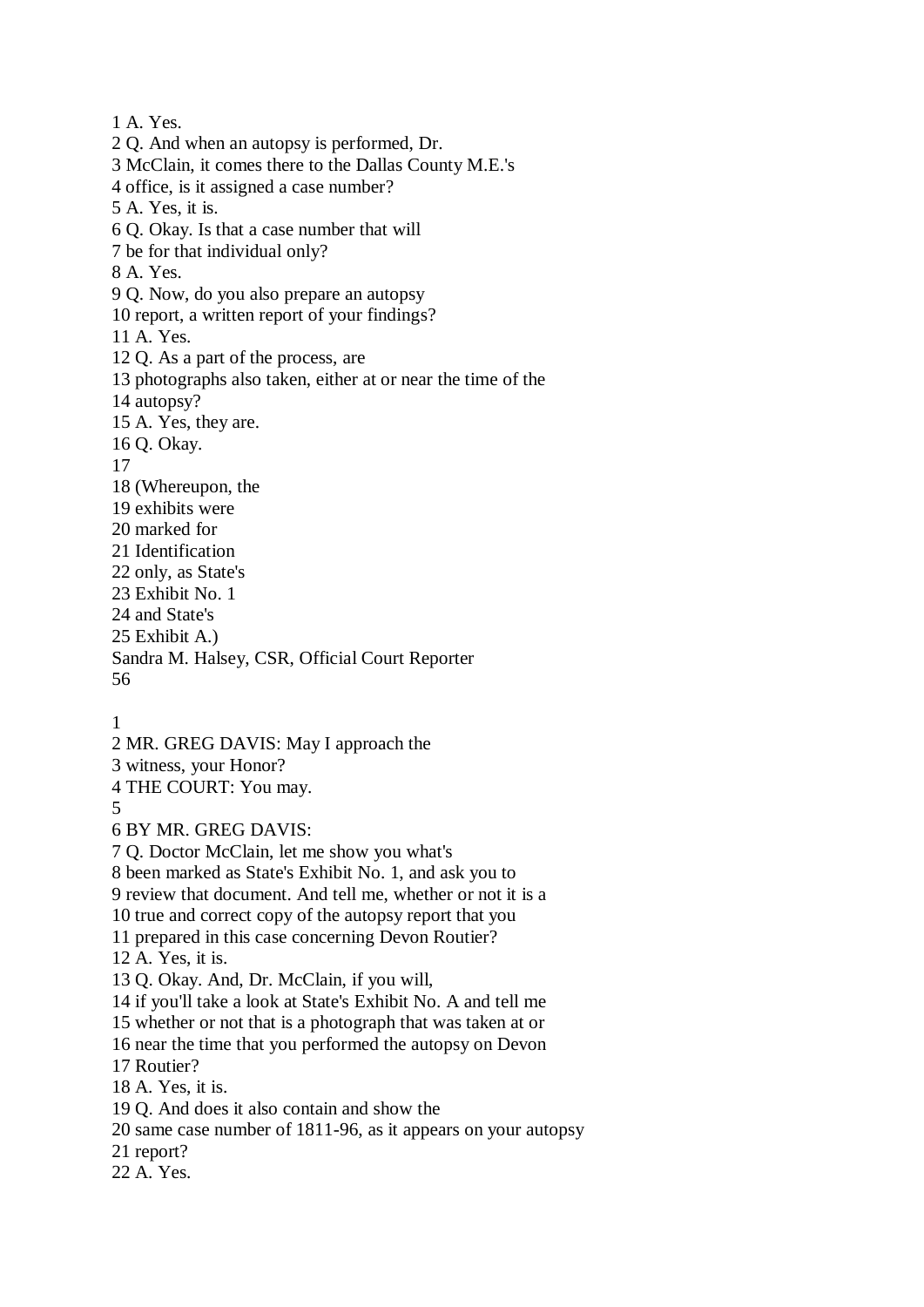23

24 MR. GREG DAVIS: Your Honor, at this

25 time, we'll offer State's Exhibit No. 1, the autopsy.

Sandra M. Halsey, CSR, Official Court Reporter 57

1 We'll offer State's Exhibit A for record purposes only.

2 MR. DOUGLAS MULDER: No objection.

3 THE COURT: State's Exhibit 1 is

4 admitted for all purposes. State's Exhibit A is admitted

5 for record purposes only, not to be shown to the jury.

6

7 (Whereupon, the items

8 Heretofore mentioned

9 Were received in evidence

10 As State's Exhibit No. 1

- 11 For all purposes, but
- 12 State's Exhibit A for
- 13 Record purposes only,
- 14 After which time, the
- 15 Proceedings were resumed
- 16 As follows:)
- 17

18 BY MR. GREG DAVIS:

19 Q. And, Doctor, you have another copy of

20 your autopsy report; is that correct?

21 A. Yes, I have the original.

22 Q. Can you tell us briefly how you

23 performed this autopsy on Devon Routier?

24 A. Okay. Well, first, the body is brought

25 in and we take photographs of the body as we receive it.

Sandra M. Halsey, CSR, Official Court Reporter 58

1 Then we remove any clothing. We save that for trace

2 evidence. After any trace evidence is collected, we will

3 clean the body and then take additional photographs, of

4 any injuries or diseases that we might find on the body.

5 So, after we document the outer portion

6 of the body, then we will look at the inside of the body

7 for any injuries or any disease processes. We document

8 the injuries. We also remove fluids at that time for 9 toxicology.

10 Q. Okay. Now, when this child came to

11 you, what kind of clothing was he wearing?

12 A. He was received in a body bag, on a

13 white sheet. He was wearing one Power Ranger pair of

14 shorts. Also a Power Ranger pillow case and pillow were

15 submitted with the body, as well as one black and white 16 bed cover.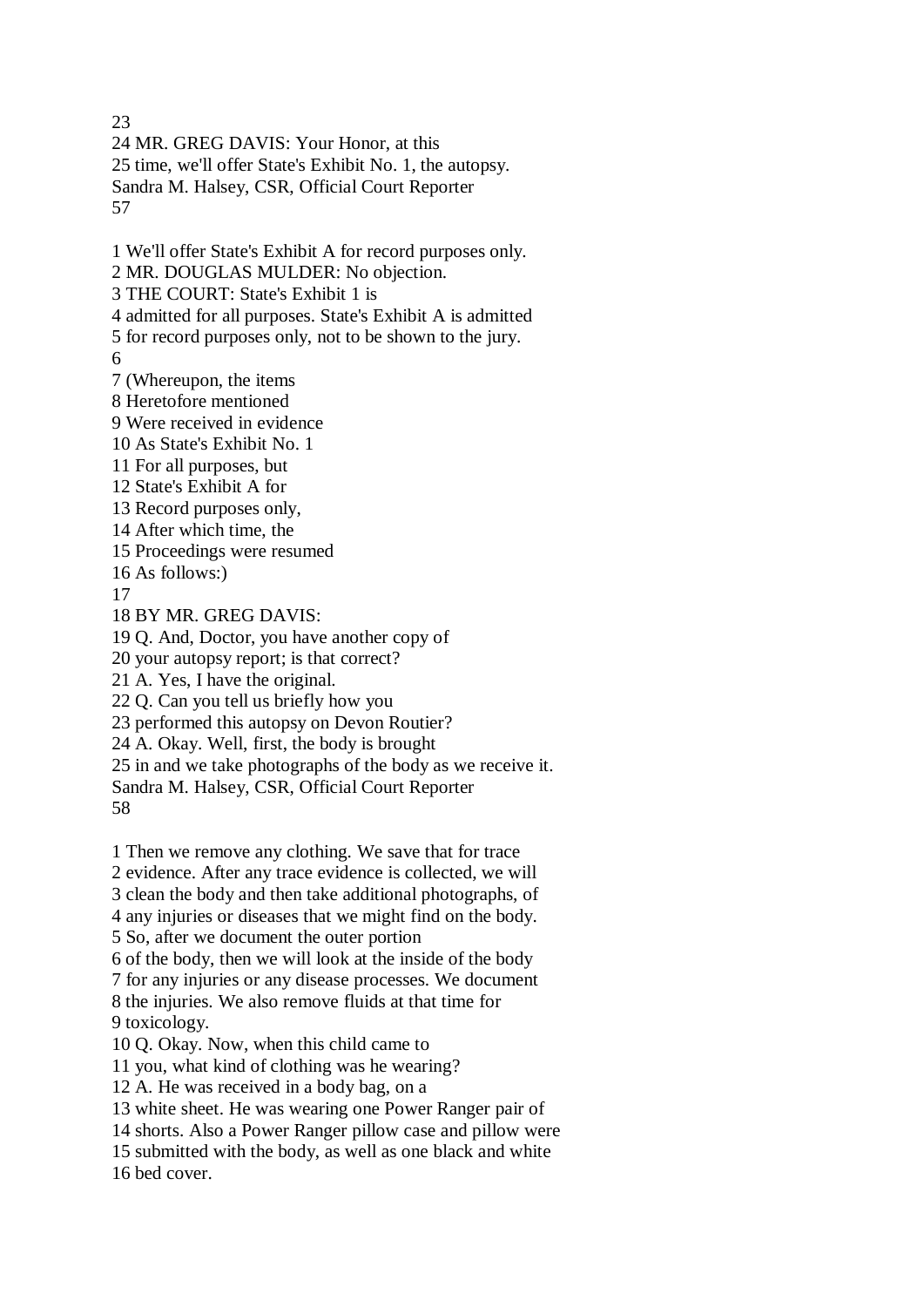17 Q. Can you tell us how much this child 18 weighed? 19 A. He weighed 46 pounds. 20 Q. And how tall was Devon? 21 A. He was 46 inches. 22 Q. So he's a little under four feet tall; 23 is that right? 24 A. Yes. 25 Q. And did he appear to be the stated age Sandra M. Halsey, CSR, Official Court Reporter 59 1 of six years? 2 A. Yes. 3 Q. Now, as a part of your autopsy, are you 4 looking for external injuries and also, further in the 5 process, for internal injuries? 6 A. Yes. 7 Q. Okay. And, can you tell the members of 8 the jury, the types of injuries that were noted during 9 your autopsy of Devon? 10 A. Yes. I noted on his body four, 11 separate, sharp, force injuries. And when I describe 12 these, I'm just going to start in with number 1. That 13 doesn't mean that that was the first one inflicted. I am 14 just using the numbers for record purposes for the report. 15 So, I'm going to start off with stab 16 wound number 1. There was a stab wound of the left upper 17 chest, that went into the left upper chest, between the 18 fourth and fifth ribs. This stab wound went through the 19 left upper lobe of the lung, the pulmonary artery, the 20 right lower lobe of the lung and then penetrated into the 21 right posterior chest, about one-sixteenth of an inch. 22 Where it penetrated into the chest, was between the 23 posterior ribs 7 and 8. 24 The stab wounds went front to back, 25 left to right, and really no up or down deviation. And I Sandra M. Halsey, CSR, Official Court Reporter 7 edge; is that correct? 8 A. That's correct.

60

1 estimated the depth of penetration as five inches.

2 Also noted on this stab wound, there

3 were a sharp and a blunt angle. In addition, there was

4 blood in both the chest cavities.

5 Q. Okay. Now, you had indicated, that on

6 one of the stab wounds you noted a blunt and then a sharp

9 Q. And, would that be consistent with this

10 child having been stabbed with a single-edged knife, as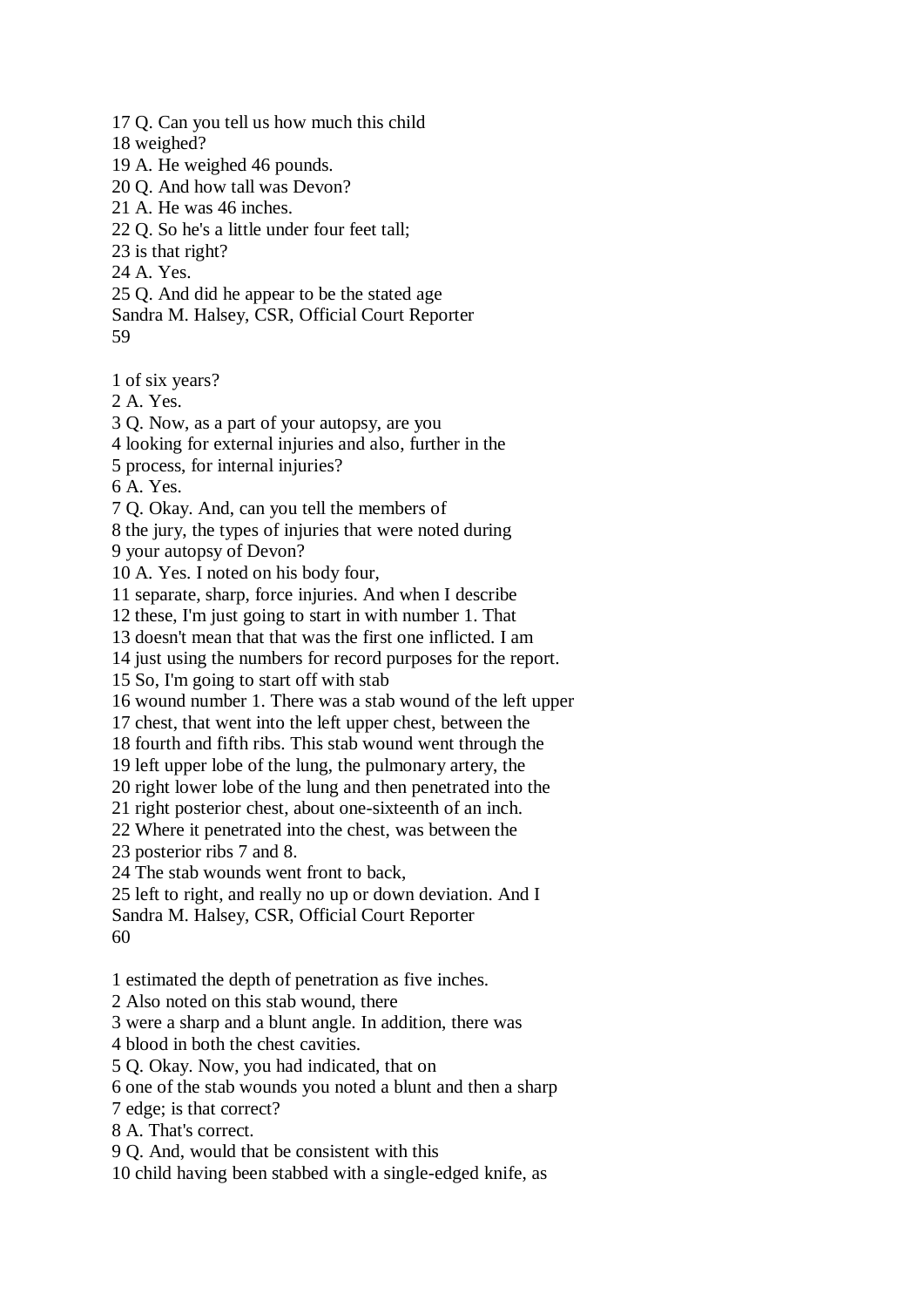11 opposed to a knife that has two sharp edges? 12 A. Yes. 13 Q. Okay. Now, you had indicated that you 14 took -- or photographs were taken during this autopsy, or 15 near the time of the autopsy; is that correct? 16 A. That's correct. 17 Q. Okay. 18 19 MR. GREG DAVIS: May I approach again, 20 your Honor? 21 THE COURT: You may. 22 23 (Whereupon, the following 24 mentioned items were 25 marked for Sandra M. Halsey, CSR, Official Court Reporter 61 1 identification only 2 as State's Exhibits 3 Numbers 1-A through 1-F, 4 after which time the 5 proceedings were 6 resumed on the record 7 in open court, as 8 follows:) 9 10 BY MR. GREG DAVIS: 11 Q. Dr. McClain, if we could look at the 12 photographs that have been marked as State's Exhibits 1-A 13 through 1-F. Are these, in fact, true and accurate 14 photographs of the body of Devon Routier that were taken 15 there, at or near the time of the autopsy? 16 A. Yes. 17 Q. Do they truly and accurately depict the 18 injuries that you noted during your autopsy? 19 A. Yes, they do. 20 Q. Okay. Do you believe they would be of 21 an assistance to this jury, in understanding your 22 testimony about these injuries? 23 A. Yes, I do. 24 25 MR. GREG DAVIS: Your Honor, at this Sandra M. Halsey, CSR, Official Court Reporter 62 1 time we'll offer State's Exhibit 1-A, 1-B, 1-C, 1-D, 1-E 2 and 1-F. 3 MR. DOUGLAS MULDER: No objection.

4 MR. RICHARD MOSTY: Those are the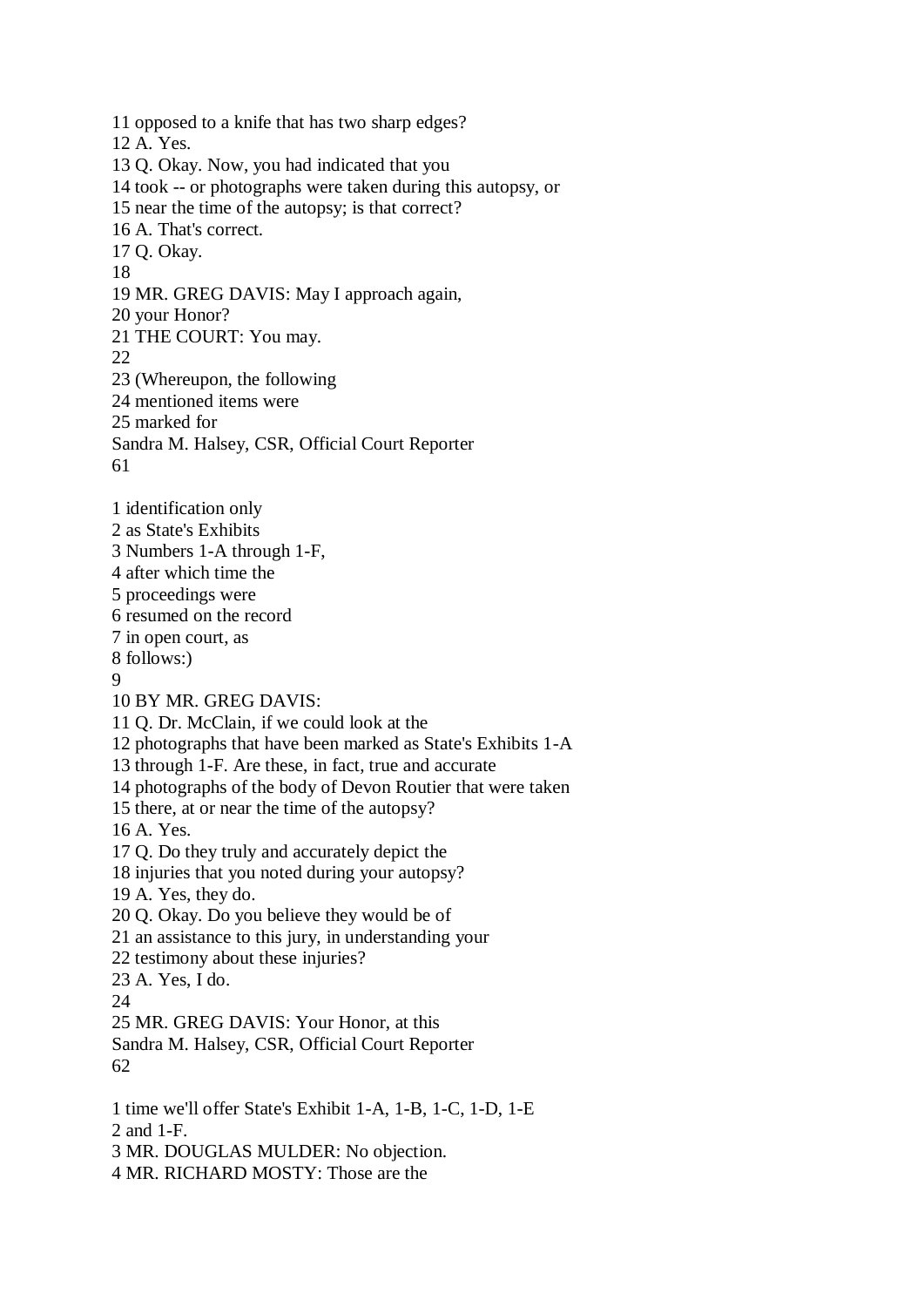5 individual photo numbers? 6 MR. GREG DAVIS: Yes. 7 THE COURT: State's Exhibits 1-A, B, C, 8 D, E and F are admitted. They may be published to the 9 jury. 10 11 (Whereupon, the items 12 Heretofore mentioned were 13 Received in evidence as 14 State's Exhibits Numbers 1-A 15 through 1-F for all purposes, 16 After which time, the 17 Proceedings were resumed 18 As follows:) 19 20 MR. GREG DAVIS: Okay. We'll try to 21 position this. 22 THE COURT: Well, if any one of the 23 defense attorneys wishes to come and view this, feel free 24 to do so. 25 Can all of the members of the jury see Sandra M. Halsey, CSR, Official Court Reporter 63 1 this pretty well? 2 THE JURORS: Yes. 3 THE COURT: Okay. Thank you. 4 Can you gentlemen at the end see this 5 okay? 6 THE JURORS: Yes. 7 8 BY MR. GREG DAVIS: 9 Q. Now, Doctor, if we could, if we could 10 start with just the overall -- and you have a numbering 11 system for the stab wounds; is that correct? 12 A. That's correct. 13 Q. And State's Exhibit A here, do we show 14 stab wound 1 here? 15 A. Yes. 16 Q. And then stab wound two, lower to the 17 chest; is that correct? 18 A. That is correct. 19 Q. Now, stab wounds -- we also -- well, 20 let's start here with the stab wounds first. We have stab 21 wound number 1. Can you tell us, is State's Exhibit 1-D, 22 is that a closeup of that stab wound? 23 A. Yes, it is. 24 Q. This stab wound again, was how -- how 25 deep was that wound, number 1?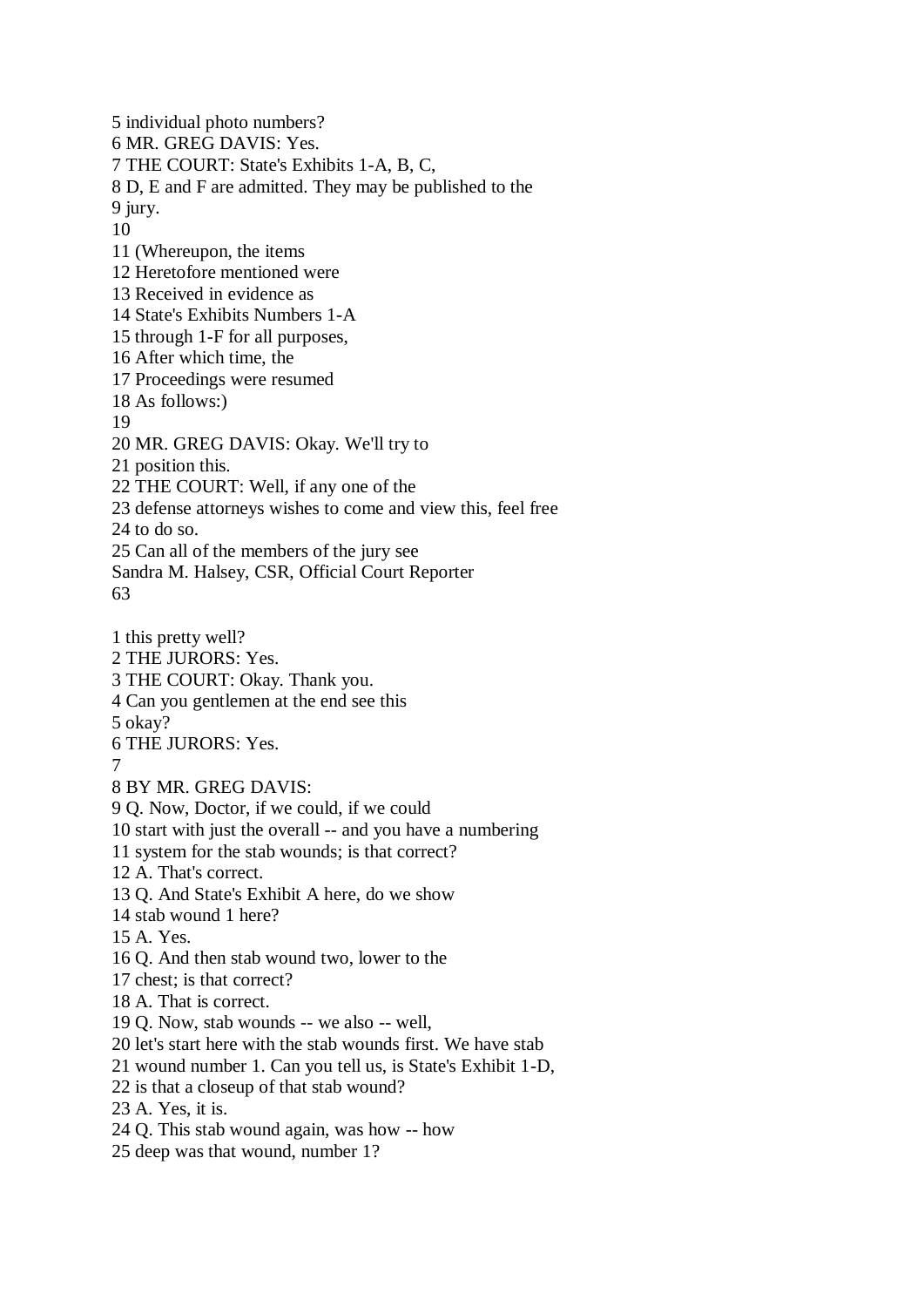Sandra M. Halsey, CSR, Official Court Reporter 64

- 1 A. The depth of penetration was five
- 2 inches.
- 3 Q. Stab wound number 2 here, to the lower
- 4 portion of the chest, is that shown in State's Exhibit
- 5 1-C?
- 6 A. Yes.
- 7 Q. And the depth of that wound, please.
- 8 A. That was two and one-half inches.
- 9 Q. Now, we see here, in State's Exhibit
- 10 Number 1-E, an injury to the child's left forearm area.
- 11 What type of injury is that?
- 12 A. That's an incised wound. An incised
- 13 wound is longer on the skin's surface than it is deep.
- 14 It's still a sharp-force injury.
- 15 Q. More of a cutting motion, as opposed to
- 16 a stab motion?
- 17 A. Yes.
- 18 Q. And finally, we're looking at a number
- 19 4 wound here, on the back portion of the child's left leg.
- 20 Is that shown in State's Exhibit 1-F?
- 21 A. Yes.
- 22 Q. What type of wound does State's Exhibit
- 23 1-F show?
- 24 A. That's a stab wound.
- 25 Q. Approximately how deep was that stab
- Sandra M. Halsey, CSR, Official Court Reporter
- 65

1 wound shown in 1-F?

- 2 A. It was three-fourths of an inch.
- 3
- 4 (Whereupon, the
- 5 exhibit was
- 6 marked for
- 7 Identification
- 8 only, as State's
- 9 Exhibit No. 2.)
- 10
- 11 BY MR. GREG DAVIS:
- 12 Q. Okay. Thank you. Doctor, have we --
- 13 let me just ask you, Doctor. Have we -- do we have a
- 14 video tape that shows the injuries sustained by Devon
- 15 Routier?
- 16 A. Yes.
- 17 Q. Okay. And, have you had an opportunity
- 18 to view that video tape?
- 19 A. Yes, I have.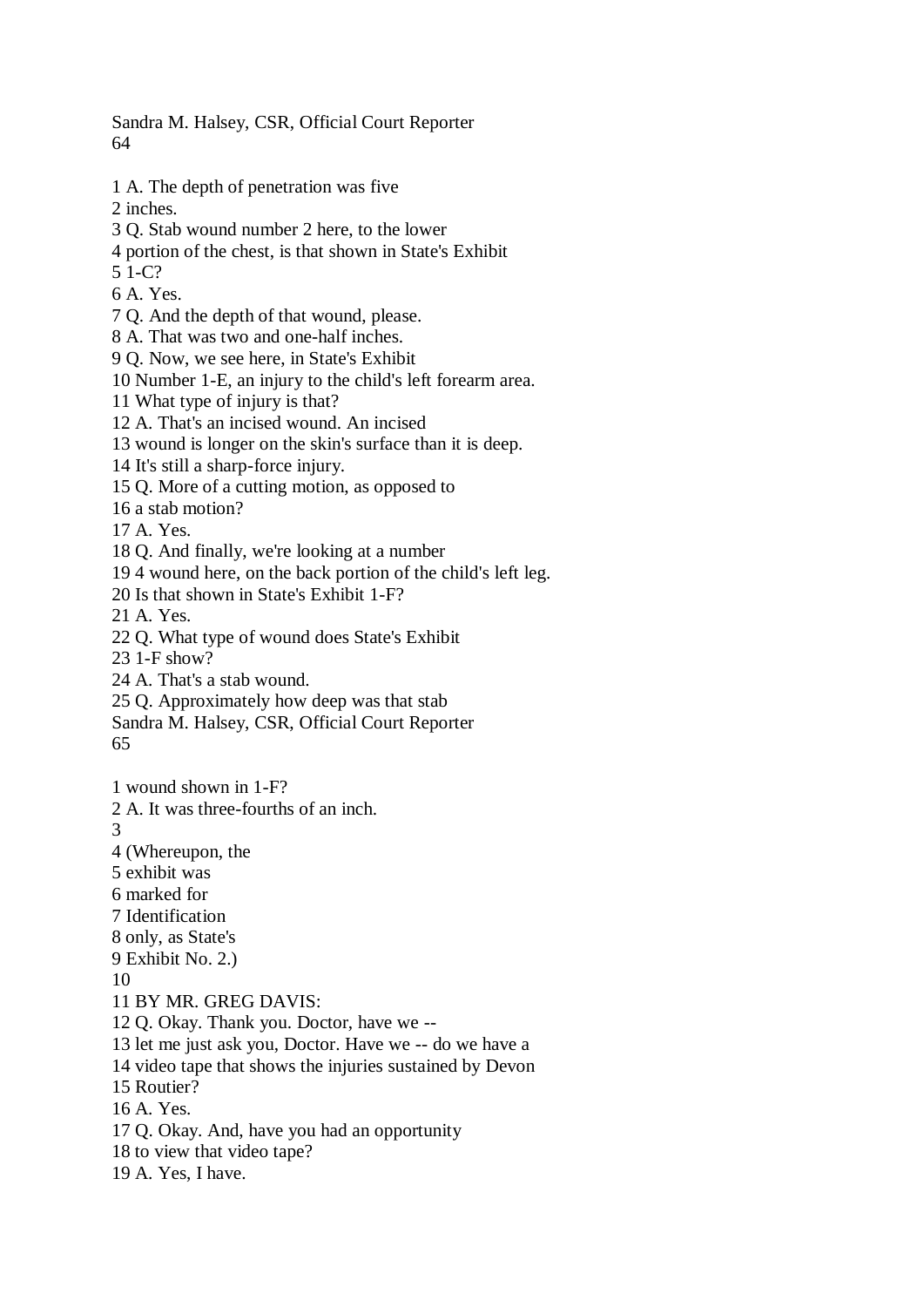20 Q. Let me show you what has been marked as 21 State's Exhibit 2. It shows to be a video tape of Devon 22 Routier. Is this, in fact, the video tape that you viewed 23 yesterday? 24 A. Yes. 25 Q. And, Doctor, let me first ask you, does Sandra M. Halsey, CSR, Official Court Reporter 66 1 it truly and accurately depict the injuries sustained by 2 Devon Routier, the stab wounds number 1 and 2 shown here 3 on the photographs? 4 A. Yes. 5 Q. Do you believe that this video tape 6 would assist you in your testimony for this jury 7 concerning these injuries? 8 A. Yes. 9 Q. Do you also believe it would assist the 10 jury, in understanding the nature, and the direction and 11 the depth of these wounds also? 12 A. Yes. 13 Q. Okay. 14 15 MR. GREG DAVIS: Your Honor, at this 16 time we'll offer State's Exhibit No. 2. 17 THE COURT: Any objection? 18 MR. DOUGLAS MULDER: It just applies to 19 this particular one? 20 MR. GREG DAVIS: Right. Just to Devon. 21 That is it. 22 MR. RICHARD C. MOSTY: It doesn't have 23 anything else on it? 24 MR. GREG DAVIS: No, this is just to 25 Devon. Sandra M. Halsey, CSR, Official Court Reporter 67 1 THE COURT: All right. 2 MR. DOUGLAS MULDER: No objection. 3 THE COURT: All right. State's Exhibit 4 No. 2 is admitted. 5 6 (Whereupon, the item 7 Heretofore mentioned 8 Was received in evidence 9 As State's Exhibit No. 2 10 For all purposes, 11 After which time, the 12 Proceedings were resumed 13 As follows:)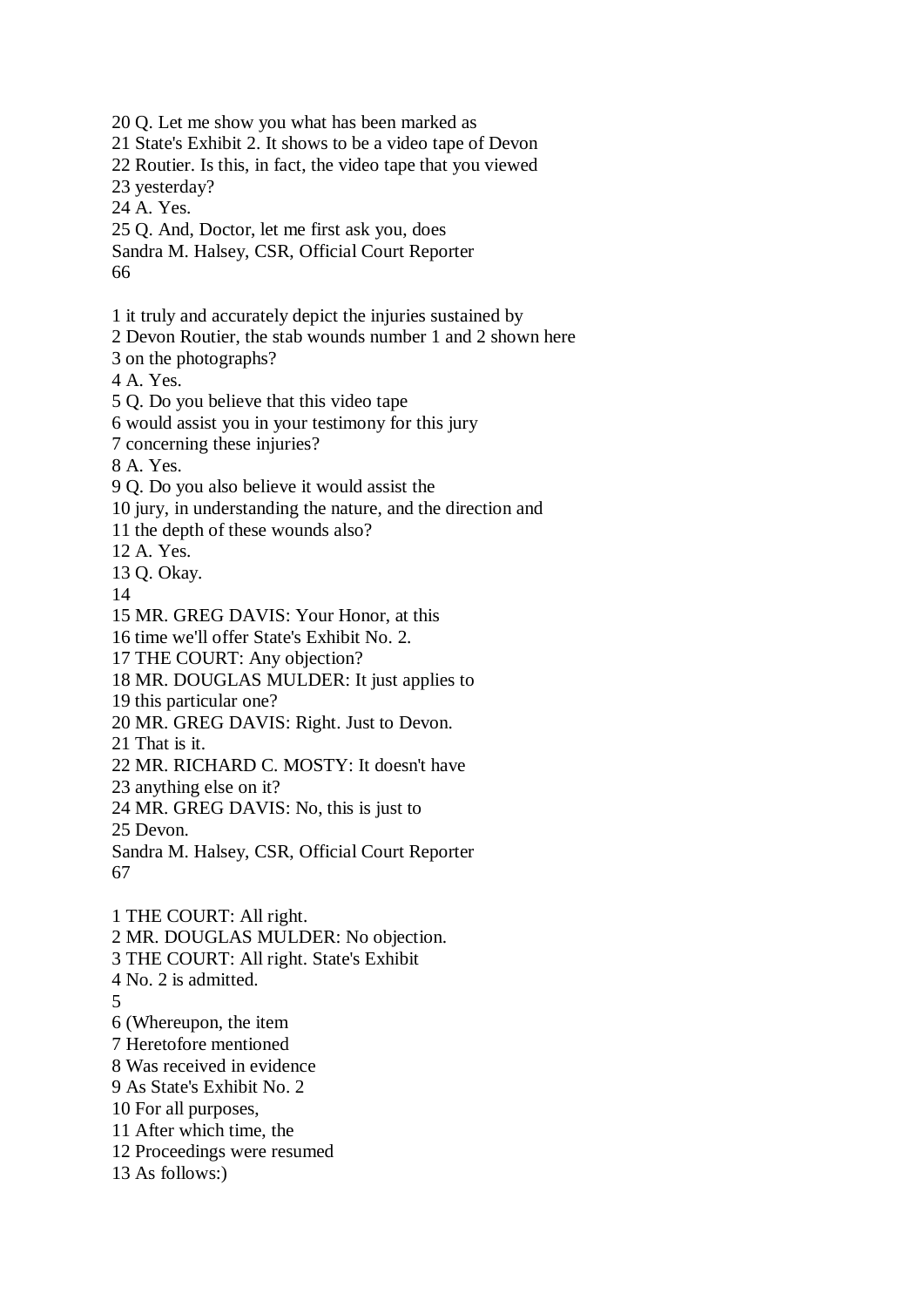14 15 THE COURT: All right. You may 16 proceed. 17 18 BY MR. GREG DAVIS: 19 Q. Doctor, in this -- while we're waiting, 20 this video has no sound attached to it; is that right? 21 A. That's correct. 22 Q. So, as we go through here, this will 23 show stab wound number 1 first; is that right? 24 A. Yes. 25 Q. And then it will show us stab wound Sandra M. Halsey, CSR, Official Court Reporter 68 1 number 2; is that right? 2 A. That's correct. 3 Q. So, if you would, if you need to, if 4 you'll just comment on each one of them, as we're looking 5 at this, since there's no audio attached to it. Okay? 6 A. Okay. 7 8 (Whereupon, State's 9 Exhibit No. 2, a 10 video tape, was played 11 for the jury, after 12 which time proceedings 13 were resumed on the 14 record as follows:) 15 16 BY MR. GREG DAVIS: 17 Q. All right. Let me see if it will work 18 for us here. 19 A. Okay. This is a photograph showing 20 stab wounds 1 and 2. 21 And this shows the wound track of stab 22 wound number 1 through the body. Then a cross section of 23 the body, you will see the track of the wounds. 24 Q. Okay. 25 A. You can see that the track is 5 inches Sandra M. Halsey, CSR, Official Court Reporter 69 1 in depth. It goes through the lungs, pulmonary artery, 2 lung, and into the posterior portion of the back. 3 And then, this demonstrates stab wounds 4 number 2, as well as incised wound number 3 to the arm.

5 Q. So, it would have been -- it would have

6 shown that the injury to the left arm could have been

7 caused as a portion of stab wound number 2; is that right?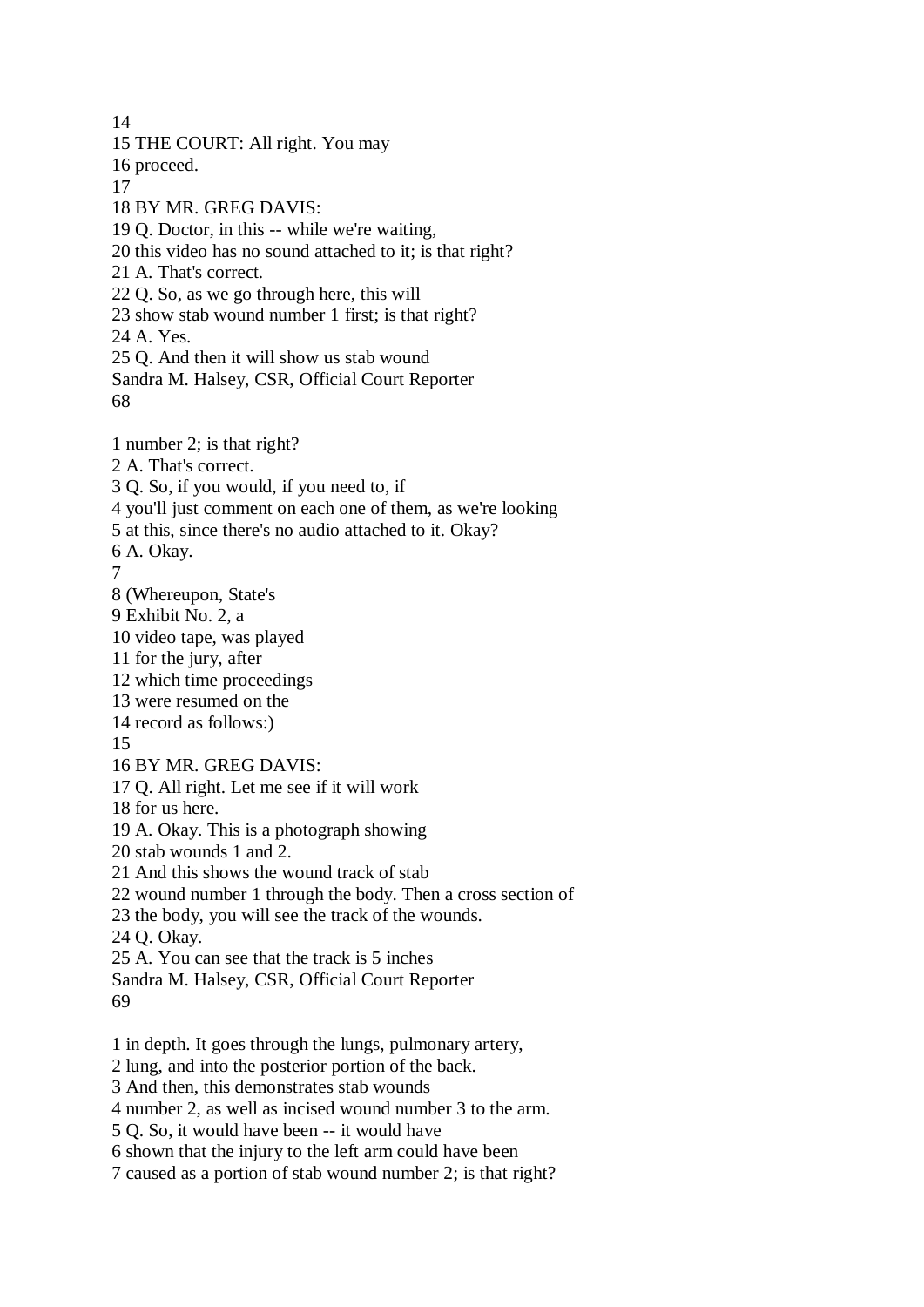8 A. Yes.

9 Q. Okay.

10 A. And here you can see the stab wound

11 going two and one half inches into the liver.

12 Q. Let me ask you what actually would have

13 caused the death of Devon Routier -- stab wounds caused

14 the death. Correct?

15 A. Yes, multiple, sharp, force injuries.

16 Q. Can you tell us how those stab wounds

17 would have actually caused this child's death?

18 A. Well, the mechanism of death would be

19 that the child bled to death, bled out.

20 Q. All right. Is this a situation where

21 he would have died instantly?

22 A. No. It's fairly rapid, probably within

23 a few minutes.

24 Q. Okay. So we're talking, perhaps five

25 minutes to actually lose enough blood to actually die --

Sandra M. Halsey, CSR, Official Court Reporter

70

1

2 MR. DOUGLAS MULDER: Object to leading.

3 THE COURT: Sustained. Rephrase the

4 question.

5

6 BY MR. GREG DAVIS:

7 Q. All right. Do you have any idea, an

8 approximation of how much time would have been necessary

9 for this child to die?

10 A. I would say probably, again, a few

11 minutes. I can't give an actual number, but the low end

12 of a few minutes.

13 Q. Okay. Do you have an opinion as to

14 whether or not this child would have been able to make a

15 noise, after receiving both of these stab wounds?

16 A. It's possible, yes.

17 Q. Okay. And why do you believe it's

18 possible that he could have?

19 A. Because there's nothing that would have

20 precluded that medically, you know, on why a child

21 couldn't have made a noise. The stab wound itself would

22 not have precluded that.

23 Q. Okay. Now, as part of the -- as part

24 of the autopsy, did you take hair samples and blood

25 samples from this child?

Sandra M. Halsey, CSR, Official Court Reporter

71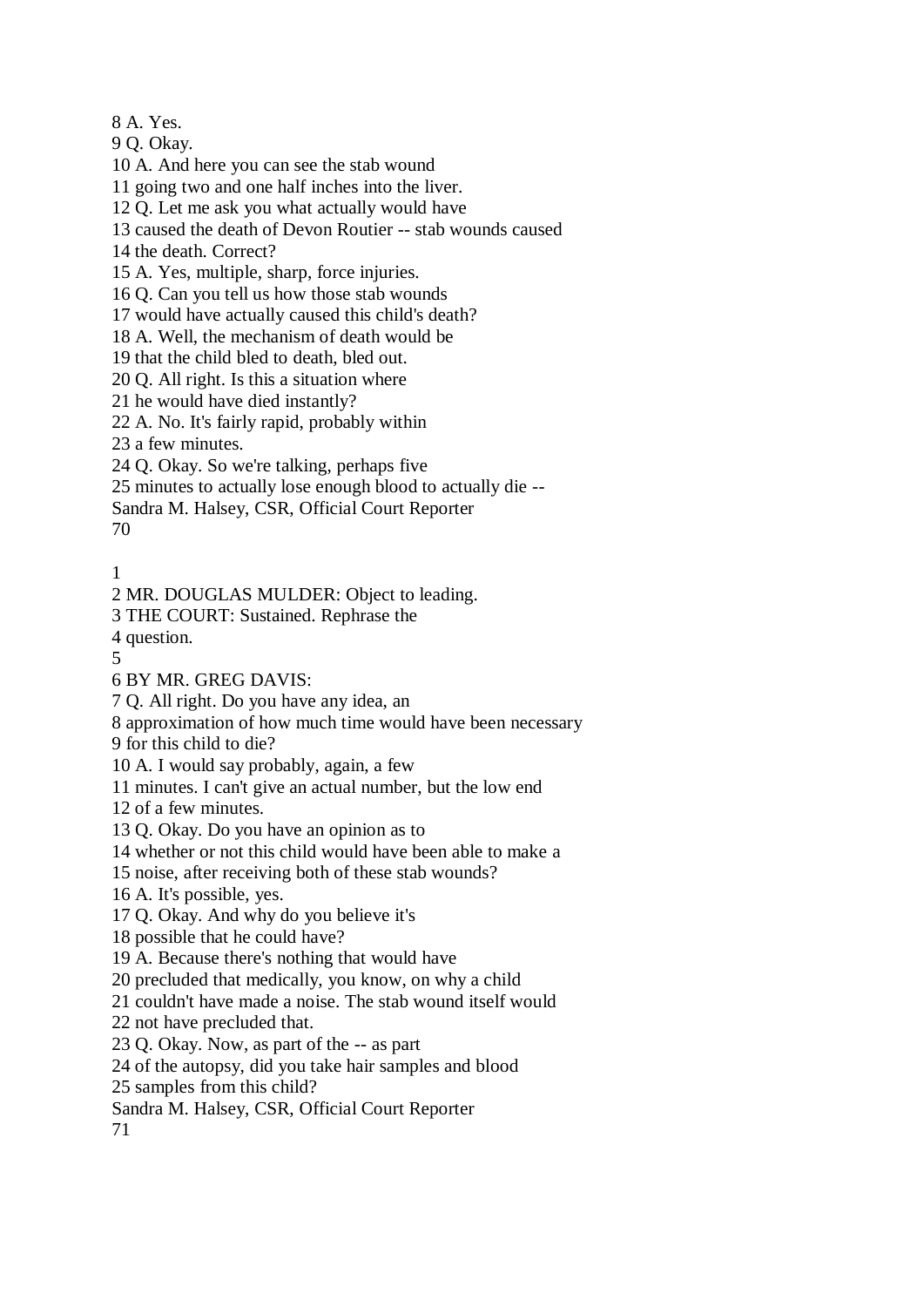1 A. Yes. 2 Q. Okay. And, did you keep those, or did 3 you deliver them to someone? 4 A. I submitted them to the criminal 5 investigation laboratory at SWIFS. 6 Q. Okay. You, yourself, did you do any 7 sort of blood analysis or hair analysis in this case 8 concerning Devon Routier? 9 A. No. 10 Q. Let me ask you also, did either one of 11 these stab wounds actually penetrate through any ribs? 12 A. Yes. 13 Q. All right. Are a child's ribs 14 different than an adult's ribs, such as mine? 15 A. Yes. There's still a lot of cartilage. 16 And in this case, the stab wound went through cartilage. 17 Q. All right. Is cartilage going to be as 18 hard as bone? 19 A. No. 20 Q. Concerning the amount of strength 21 necessary to penetrate through the cartilage here in Devon 22 Routier, what's your opinion about that? 23 A. Well, it's certainly, you know, less 24 than bone. 25 Sandra M. Halsey, CSR, Official Court Reporter 72 1 (Whereupon, the following 2 mentioned items were 3 marked for 4 identification only 5 after which time the 6 proceedings were 7 resumed on the record 8 in open court, as 9 follows:) 10 11 BY MR. GREG DAVIS: 12 Q. Okay. Doctor, just looking at State's 13 Exhibit No. 31-A here. We've looked at this yesterday, 14 have we not? 15 A. Yes. 16 Q. Okay. There are two stab wounds 17 depicted concerning Devon Routier. Are these essentially 18 still images that were shown on the video that the jury 19 just saw? 20 A. Yes, they are. 21 Q. And do they truly and accurately depict 22 the wounds sustained by Devon Routier?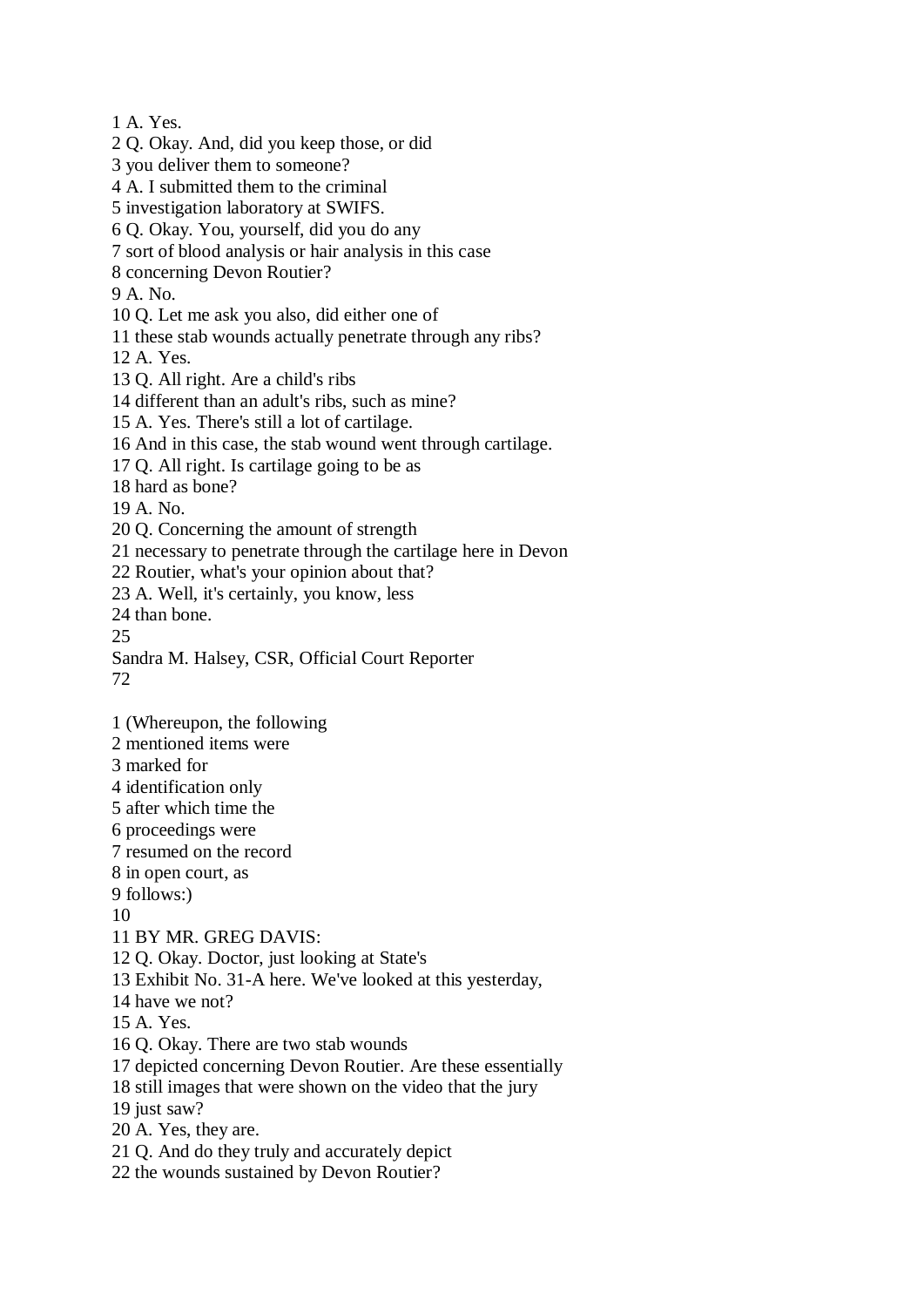23 A. Yes. 24 Q. And again, do you believe it would 25 assist the jury, in understanding the nature of those Sandra M. Halsey, CSR, Official Court Reporter 73 1 wounds? 2 A. Yes. 3 4 MR. GREG DAVIS: Pass the witness. 5 6 CROSS EXAMINATION 7 8 BY MR. DOUGLAS MULDER: 9 Q. Now, Doctor, just a thing or two. You 10 took very precise measurements of these wounds, did you? 11 A. Yes, I measured them. 12 Q. Okay. And, were you able to tell from 13 your examination -- you said it was a single-edged knife 14 in your opinion; is that right? 15 A. One of the wounds there was a blunt and 16 a sharp angle, so that would be consistent with a 17 single-edged knife. 18 Q. Are you telling us that perhaps one of 19 the wounds was with a double-edged knife? 20 A. I can't rule that out, because I'm 21 calling one an indeterminate angle, so it could be either 22 sharp or blunt. I couldn't tell for sure because of the 23 drying. 24 Q. Well, I noticed from the movie that you 25 vouch for, that the knife was depicted in a certain way; Sandra M. Halsey, CSR, Official Court Reporter 74 1 is that right? 2 A. That's correct. 3 Q. In the wound that you've identified as 4 number 1, and this is just your way of numbering them, is 5 it not? 6 A. That's correct. 7 Q. There's no way you can determine any 8 order is there? 9 A. No. 10 Q. Okay. And as a matter of fact, the 11 fourth one could be the second one, and the first one 12 could be the third, and the second one could be the first. 13 There's just absolutely no way to determine the order, is 14 there? 15 A. No, there's not. 16 Q. Now, the one that you designated as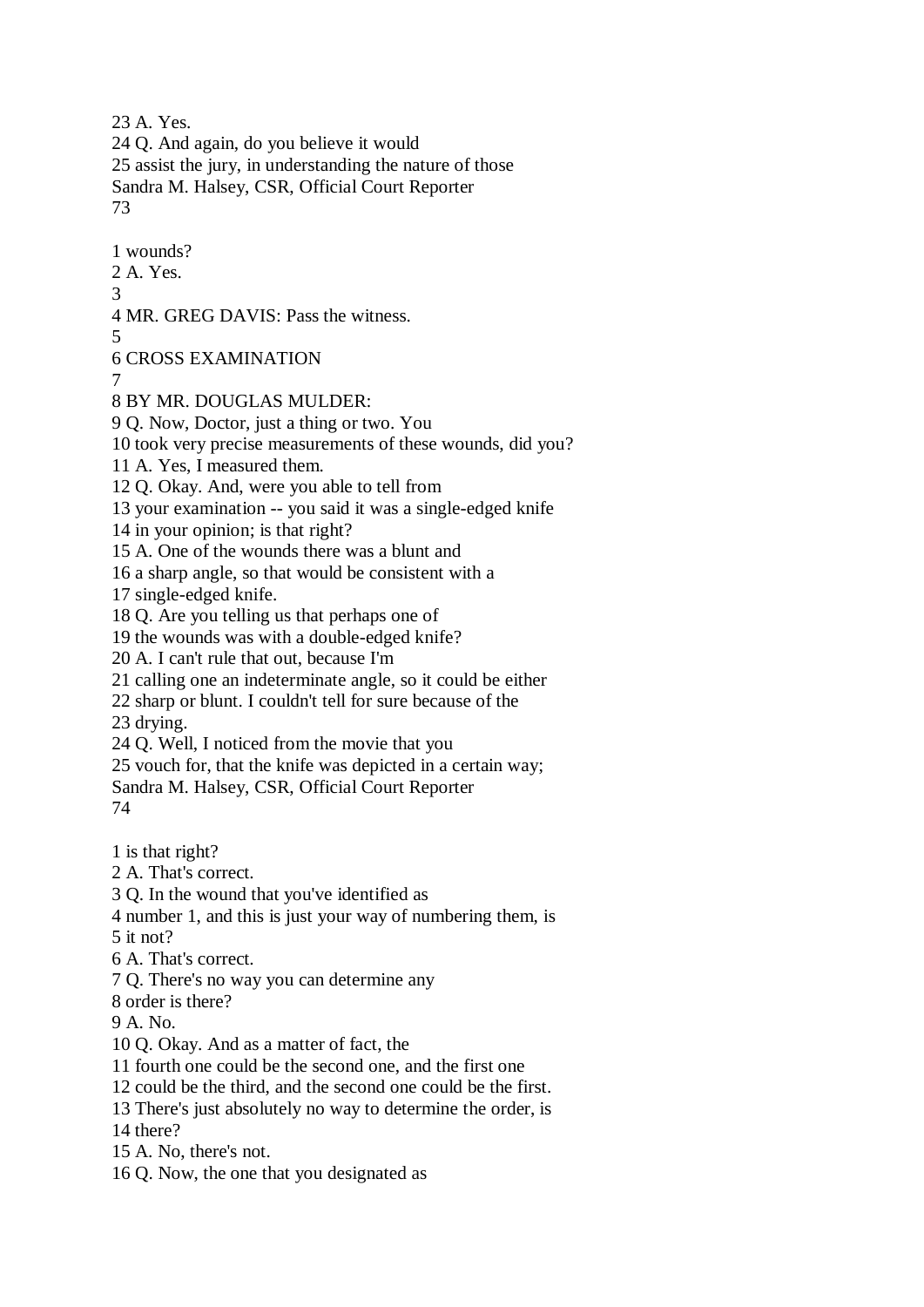17 number 1, were you able to determine where the sharp edge 18 was, and where the blunt edge was? 19 A. Yes. The sharp edge pointed towards 20 the center of the chest, and the blunt was towards the 21 arm. 22 Q. Okay. So, if I'm indicating with my 23 finger the -- I've indicated on wound 1 the sharp edge? 24 A. Yes. 25 Q. Okay. And the blunt edge you say is up Sandra M. Halsey, CSR, Official Court Reporter 75 1 here? 2 A. That's correct. 3 Q. And that would be indicative of a 4 single-edged weapon, or knife; is that right? 5 A. Yes. 6 Q. Okay. Now, can you tell the width of 7 this knife? 8 A. Not accurately, no. 9 Q. Okay. Can you tell the length of the

10 knife blade?

11 A. I can just say how far it went into the

12 body. I can't say how long the actual knife was.

13 Q. Why is that?

14 A. Well, a knife could be a lot longer

15 than, you know, what you see in the body. I can just say

16 that the knife went in five inches.

17 Q. Okay. And, of course, you can take a

18 knife and if you were to stick me say, for example, in the

19 stomach with a knife, you could make a penetration of say

20 four inches, for example, with a knife, with a blade no

21 more than a three inches in length; is that not correct?

22 A. Yes, that's correct.

23 Q. Because the body would give some, would

24 it not?

25 A. That's correct.

Sandra M. Halsey, CSR, Official Court Reporter 76

1 Q. Okay. But you know, that if you find

2 a -- so, you can tell us, that you can't determine the

3 exact length of the knife blade; is that right?

4 A. That's correct.

5 Q. Okay. Now, the wound that you've

6 marked, or designated in your report as number 2, did you

7 examine that to see if you found a sharp edge and a blunt

8 edge?

9 A. Yes, I did.

10 Q. Okay. And were you able to distinguish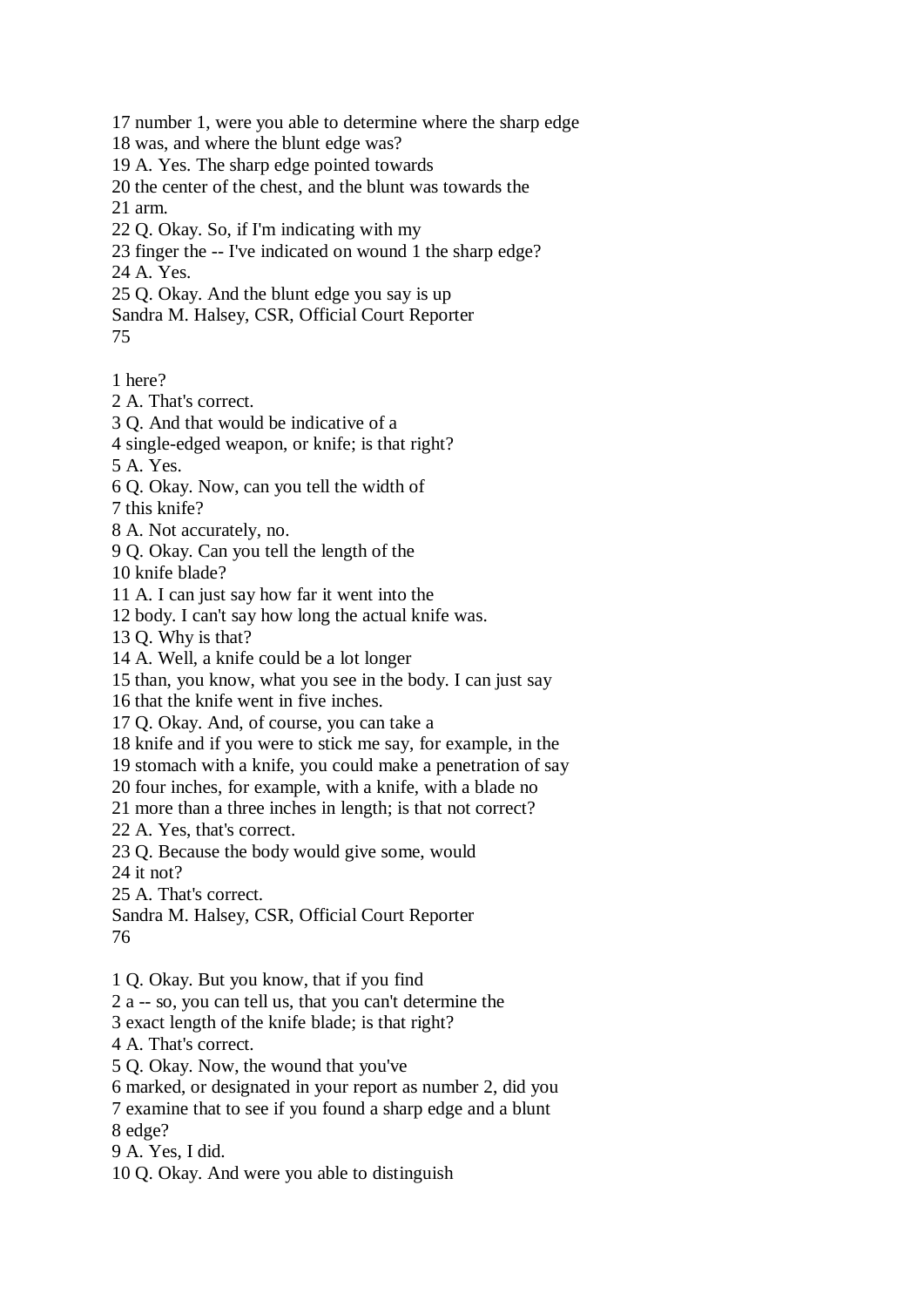11 a sharp edge and a blunt edge? 12 A. I found a sharp edge down lower. I 13 could distinguish a sharp edge on number 2. 14 Q. A sharp edge was here? 15 A. No, it's there. 16 Q. Okay. 17 A. The portion of the wound above it, the 18 opposite of where you were pointing, I call that 19 indeterminate, because I couldn't say if it was sharp or 20 blunt. So we use the term indeterminate if you can't tell 21 specifically. 22 Q. Okay. Can you make any determination 23 with respect to the wound that you've designated as 3? 24 A. No. 25 Q. Okay. How about with respect to the Sandra M. Halsey, CSR, Official Court Reporter 77 1 wound that you've designated as 4? 2 A. No. 3 Q. Okay. Can you even tell the jury with 4 certainty that these wounds were made by the same 5 instrument? 6 A. I can't say with certainty. It's 7 possible they were, it's possible they weren't. 8 Q. Okay. So it's an "iffy" type of 9 situation? 10 A. Well, I just can't say. 11 Q. Okay. Now, did you -- when you 12 examined these wounds, did you notice anything unusual 13 about the entrance wound? 14 A. I don't know what you're -- they looked 15 like stab wounds. 16 Q. Did you take a cross section of these 17 wounds? 18 A. I saved the chest plate. 19 20 MR. TOBY SHOOK: Turn the thing so they 21 can see it. 22 MR. DOUGLAS MULDER: Y'all can't see 23 this? 24 THE COURT: If the jury ever can't see 25 anything, please raise your hand and state so, please. Sandra M. Halsey, CSR, Official Court Reporter 78 1 MR. DOUGLAS MULDER: Can you see what 2 they're talking about? 3 THE JURY: Yes.

4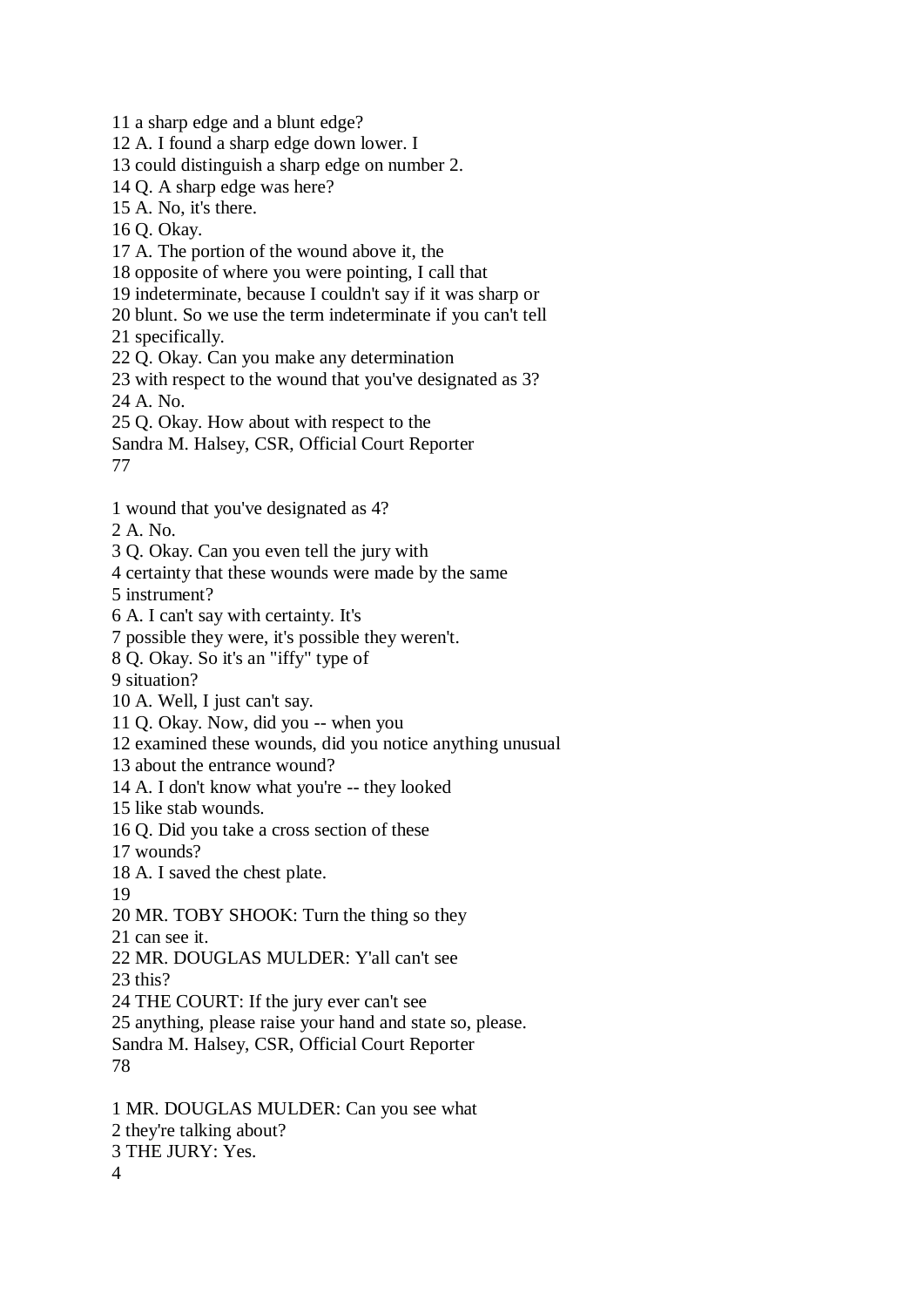5 BY MR. DOUGLAS MULDER:

6 Q. Sharp edge here?

7 A. Yes.

8 Q. Sharp edge here?

9 A. Yes.

10 Q. Indeterminate here?

- 11 A. Yes.
- 12 Q. And blunt here?

13 A. Yes.

- 14 Q. Okay. Have you been shown any knife or
- 15 instrument that purportedly caused these injuries?

16 A. Yes, I have.

17 Q. Okay. Did you bring it with you?

18 A. No.

19 Q. Okay. And, how long ago did you see

20 that?

- 21 A. I looked at it yesterday.
- 22 Q. Is that the first time that you've seen
- 23 it?
- 24 A. Yes.
- 25 Q. Okay. You're telling me that you did
- Sandra M. Halsey, CSR, Official Court Reporter 79
- 1 the autopsy some seven months ago --
- 2 A. Yes.
- 3 Q. -- and the first time they showed you a
- 4 weapon that they are contending caused these injuries was
- 5 yesterday?
- 6 A. Yes.

7 Q. Okay. Do you know -- when you say the

8 chest plate, I assume that you're talking about this area

9 right here?

- 10 A. Yes.
- 11 Q. And you preserved that?
- 12 A. Yes, I did.
- 13 Q. Okay. And what was done with that?
- 14 A. At the time of autopsy I saved the
- 15 chest plate. I put it in a bag with formalin which is a
- 16 preservative.
- 17 Q. Okay. Did you notice any markings or
- 18 toolings or any irregularities that you noted, around
- 19 either wounds 1 or 2?
- 20 A. I did not examine that closely to look
- 21 for the toolmarks. We have other individuals in the
- 22 laboratory that do those sort of analyses.
- 23 Q. Do you know whether or not there were
- 24 any tool markings around those entrance wounds?
- 25 A. I believe there is a report, but I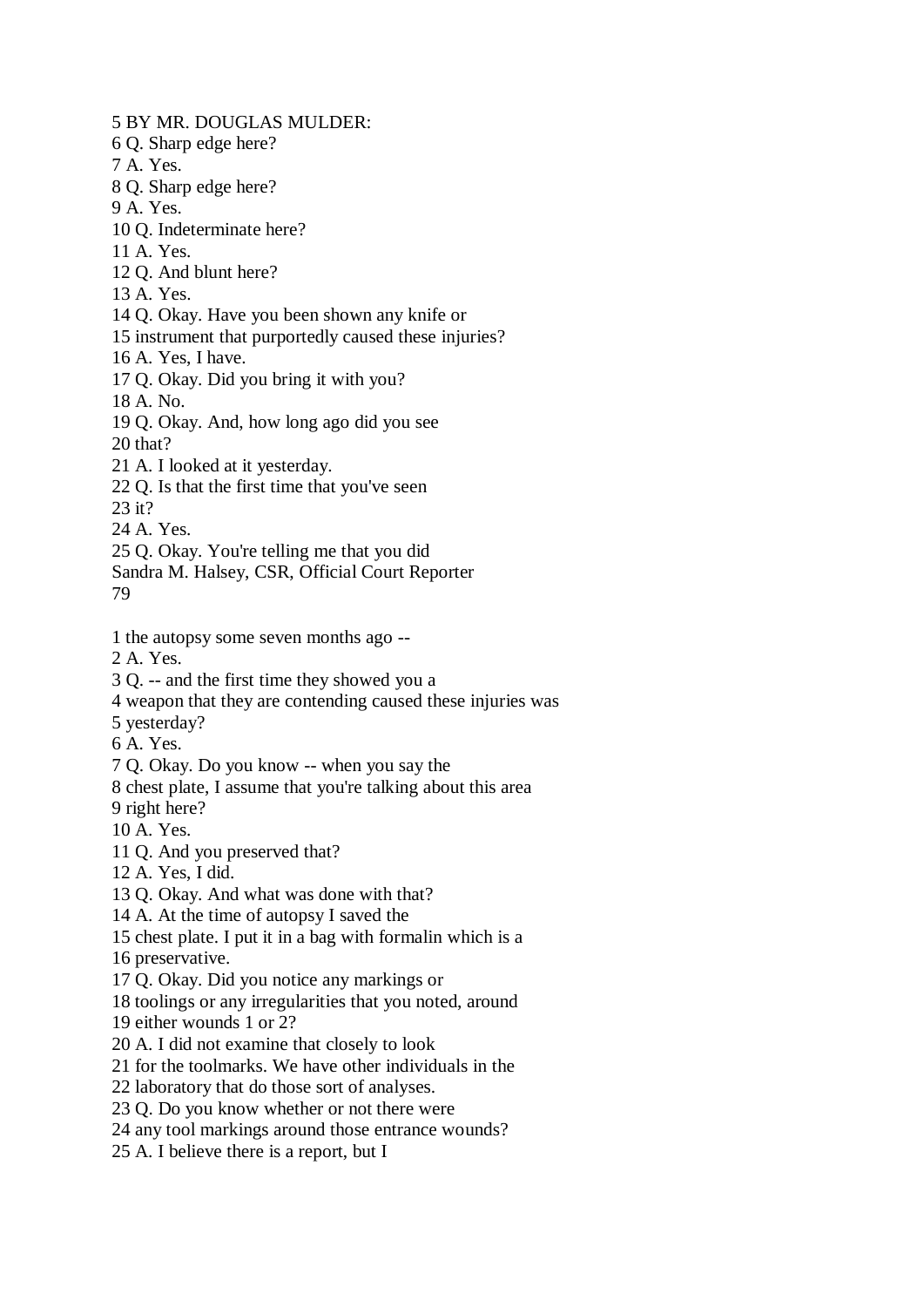Sandra M. Halsey, CSR, Official Court Reporter 80

3 examination.

1 don't know all of the details. I would have to look at 2 the report on what they did find. I don't do that

4 Q. Okay. How many stabbings have you seen 5 in the course of your -- I think you said 1,500 autopsies? 6 A. I'd say hundreds. I don't know 7 specifically. 8 Q. Okay. Can you give the jury an 9 educated guess as to what might cause the tool markings 10 around those entrance wounds? 11 A. Well, just various characteristics of a 12 knife itself. You know, a knife is a tool, so if there's 13 something on the knife that makes a mark, it can do that 14 into the cartilage. The actual knife can make a mark. 15 Q. Into what? 16 A. Cartilage. 17 Q. Okay. Is -- was it the cartilage that 18 was marked, or was it the outside of the chest plate that 19 was marked? 20 A. The cartilage is what they look at, to 21 look for the marks. 22 Q. Okay. Whereabouts on the cartilage 23 would they look? 24 A. They look at the cartilage. And you 25 really need to talk to the person that does that, because Sandra M. Halsey, CSR, Official Court Reporter 81 1 I don't do that analysis. 2 Q. Okay. But you can't tell us what might 3 cause those tool markings? 4 A. Something from the knife. 5 Q. Okay. The knife is going to be 6 relatively smooth on both sides, is it not? 7 A. Well, we're talking about the cutting 8 side of the knife. That's what we're talking about. 9 Q. You're talking about the sharp edge? 10 A. Yes. 11 Q. On wound 1? 12 A. No, we're talking about wound 2 that 13 went through the cartilage. 14 Q. Okay. Wound 2, it is the one that 15 penetrated some two and a half inches; is that right? 16 A. Yes. 17 Q. Okay. Now, are you talking about the 18 blade that went into the cartilage, -- 19 A. Yes.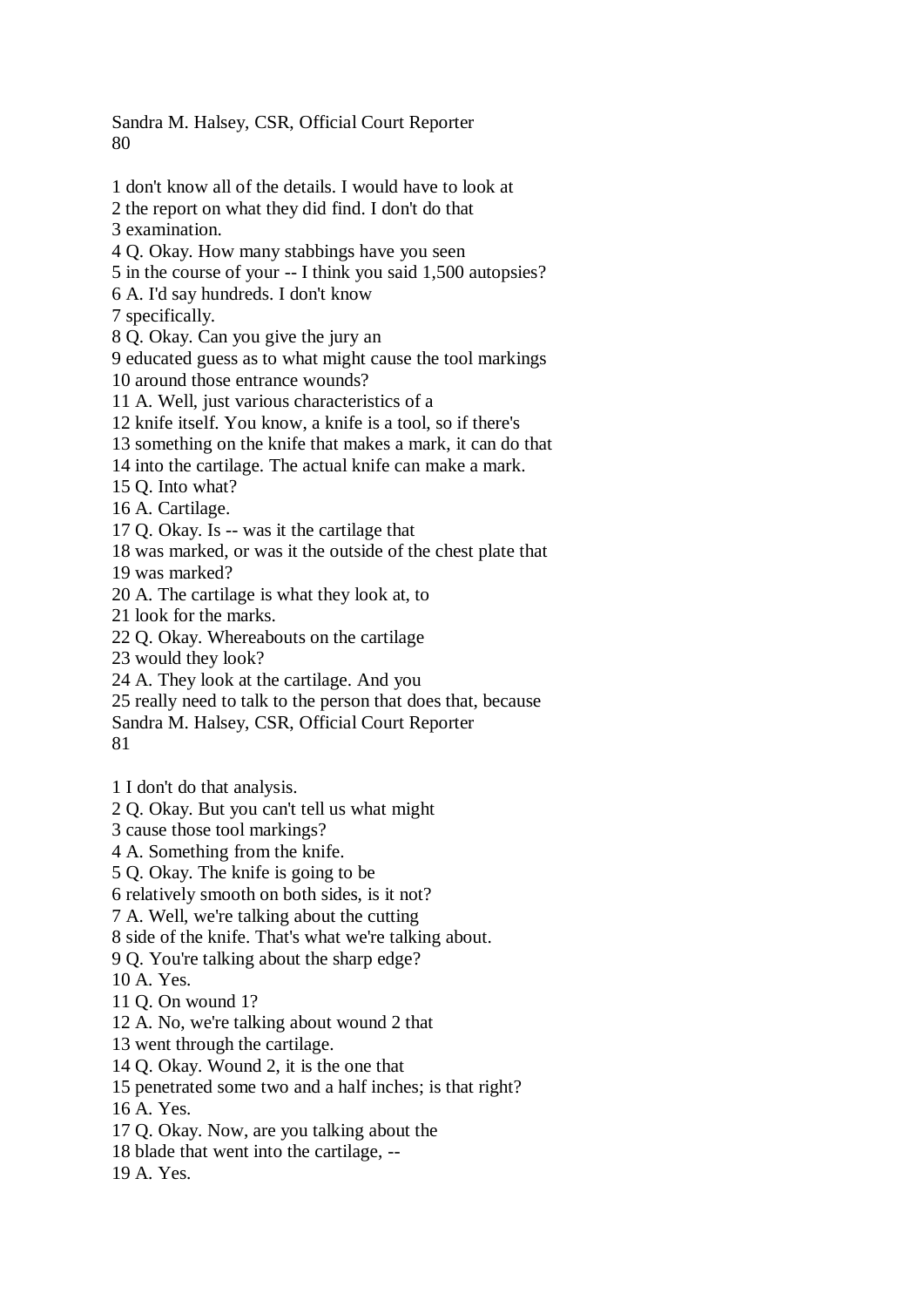20 Q. The tip of the blade? 21 A. Well, the sharp edge of the blade. 22 Q. Well, the blade is generally, when a 23 knife is sharpened all the way to the tip, or most of the 24 way to the tip, is it not? 25 A. Yes. Sandra M. Halsey, CSR, Official Court Reporter 82 1 Q. Okay. And is that what you're talking 2 about -- what part are you talking about that might have 3 marked the cartilage? 4 A. The sharp edge of the knife, or any 5 portion of the knife. 6 Q. Well, of course, if -- 7 A. The blade itself is what I'm trying to 8 say. 9 Q. Pardon? 10 A. The blade portion of the knife can make 11 marks. 12 Q. Okay. This wound was only two and a 13 half inches deep, was it not? 14 A. That's correct. 15 Q. Okay. So that we know that -- that 16 that blade could not have penetrated that body more than 17 two and a half inches, could it? 18 A. Well, that's as far as it went, yes. 19 It went two and a half inches. 20 Q. Okay. Doctor, can you give us any 21 range as to how long that child would have lived once the 22 damage to his chest area, that you have testified to, 23 occurred? 24 A. Again, I feel like, I can't say a 25 specific minute, but minutes is what I believe. Sandra M. Halsey, CSR, Official Court Reporter 83 1 Q. Well, I know you can't say a minute and 2 24 seconds. 3 A. Right. 4 Q. But can you give us a range like, you 5 know, not more than three minutes, or not more than five 6 minutes, or not more than -- 7 A. Well, again, it would just be a rough 8 guess. Probably not more than five minutes. But again, 9 that is a guess, because I don't know specifically. 10 Q. All right. I understand. Now, could 11 you tell whether or not there had been any attempts to 12 resuscitate this child?

13 A. I didn't see anything, but sometimes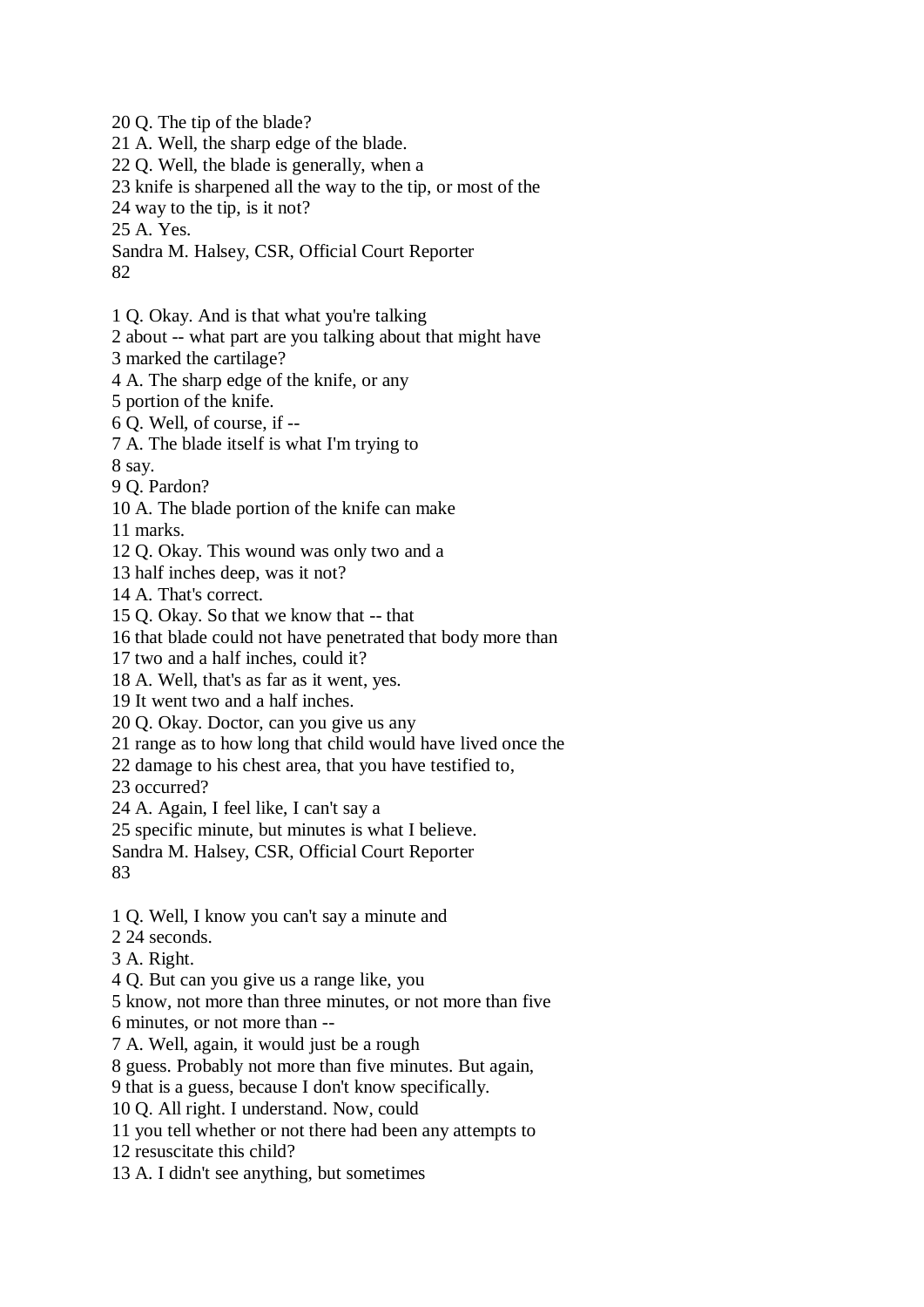14 you don't see anything on resuscitation.

15 Q. I mean, what would you look for if you

16 were to see if someone had given him mouth to mouth

17 resuscitation, or whether someone had performed CPR on

18 him?

19 A. Occasionally with CPR you might see

20 some bruises on the chest, sometimes you don't.

21 Q. Okay. So that, again, that kind of

22 depends on the situation?

23 A. Yes.

24 Q. The fact that you don't see them -- or

25 did you see them?

Sandra M. Halsey, CSR, Official Court Reporter

84

1 A. I didn't see anything, no.

2 Q. Well, the fact that you didn't see them

3 doesn't mean that CPR wasn't attempted, does it?

4 A. No, it doesn't.

5 Q. All right. Now, what would happen,

6 Doctor, if you were to attempt mouth to mouth

7 resuscitation with this child's open wounds? If you blew

8 into that child's open wounds, I take it the lungs, at

9 least the lung in the first wound was penetrated?

10 A. Yes.

11 Q. What would you expect -- the child

12 didn't have a shirt on?

13 A. No.

14 Q. Okay. What would happen if you blew

15 into that child's mouth? What would happen with respect

16 to those injuries?

17 A. I don't know what would have happened

18 to the injuries.

19 Q. Would anything have come out of those

20 injuries?

21 A. Well, I don't know if it would,

22 possibly. I don't know. Maybe some blood, maybe not. I

23 don't know.

24 Q. Okay. But blood could have come out,

25 could it not?

Sandra M. Halsey, CSR, Official Court Reporter

85

1 A. It's possible.

2 Q. Okay. There will be a hemorrhage

3 associated with those -- you said cut the pulmonary

4 artery, didn't you?

5 A. Yes.

6 Q. Well, isn't that one of the two main

7 arteries in the body?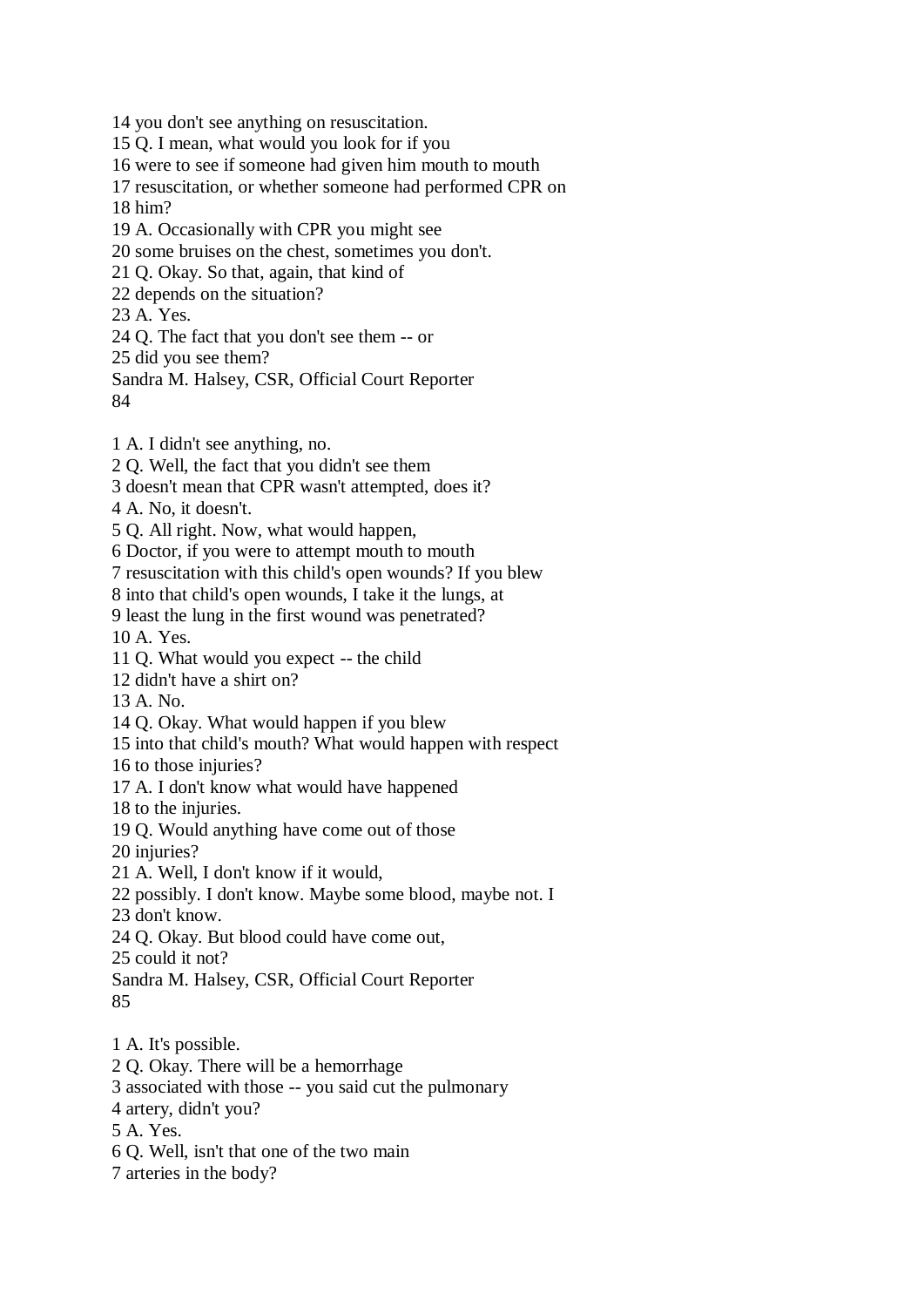8 A. Yes, it is.

9 Q. I mean, it's one of the largest

10 arteries that we have, isn't it?

11 A. Yes.

12 Q. So you would expect, you said the child

13 bled out. He, in effect, bled to death, did he not?

14 A. Yes.

15 Q. So you would expect a lot of blood

16 associated with that initial intrusion, would you not?

17 A. Yes. I found in each chest cavity

18 itself about 450 milliliters of blood.

19 Q. Well, then you can say with certainty,

20 Doctor, that if you blew into that child's mouth, blood is

21 going to come out these holes, isn't it?

22 A. I don't know if blowing into it would

23 do anything.

24 Q. Oh, you don't?

25 A. No.

Sandra M. Halsey, CSR, Official Court Reporter 86

1 Q. Would you just say it's a possibility?

2 A. I guess it's possible, blowing or

3 moving the body.

4 Q. All right. Doctor, was there any other

5 clothing associated with the body, other than the Power

6 Ranger shorts?

7 A. Well, what I received were the Power

8 Ranger shorts. And then there was a Power Ranger pillow

9 case and pillow that was submitted with the body. Also a

10 black and white bed cover. So that's what I received with

11 that body.

12 Q. Doctor, if you blew into the child's

13 mouth, in a mouth-to-mouth resuscitation effort, would air

14 come out those invasions? You don't know about that

15 either?

16 A. I don't know. I've never done that, so

17 I don't know.

18 Q. You just deal with the dead bodies,

19 don't you? You don't deal with the live ones?

20 A. That's correct.

21

22 MR. DOUGLAS MULDER: I believe that's

23 all. Thanks.

24

25

Sandra M. Halsey, CSR, Official Court Reporter

87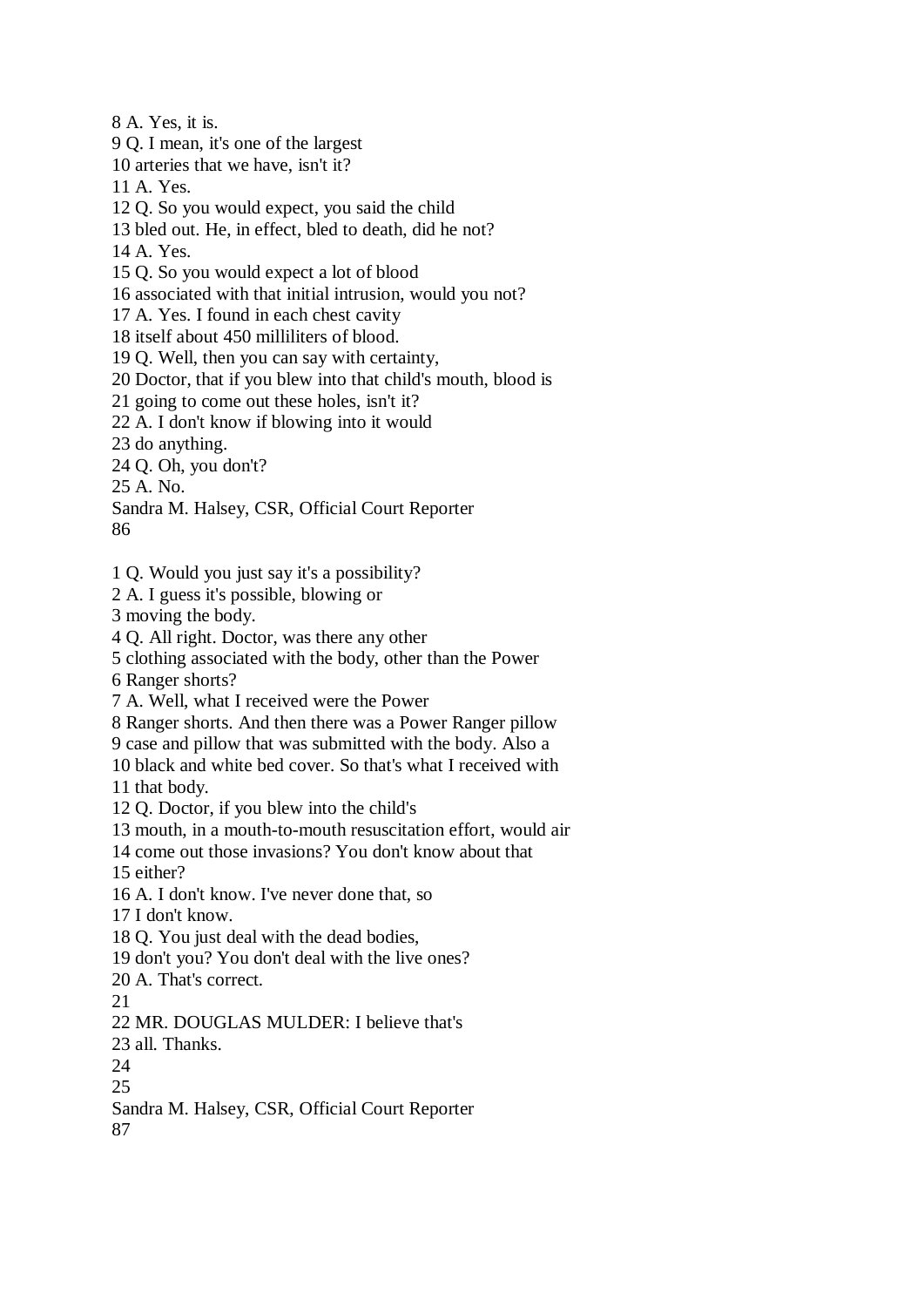1 REDIRECT EXAMINATION

2

3 BY MR. GREG DAVIS:

4 Q. Dr. McClain, would you expect blood to

5 be gushing out of stab wound number one as that wound was

6 being inflicted on this child?

7 A. It could come out, or it might just all

8 be in the body too.

9 Q. Okay. What do you mean it might all

10 just be in the body?

11 A. That the blood seeping out of the lungs

12 is collecting in a chest cavity. And I have 450

13 milliliters of blood in each chest cavity. So it doesn't

14 have to go out of the body, it could stay in the body.

15 Q. How about stab wound number 2. Would

16 you expect blood to spurt out of that wound as that wound

17 was being inflicted on the child?

18 A. No, not necessarily, because it can

19 just all be in the body. So I've got, you know, again,

20 450 milliliters of blood in the chest, both sides of the

21 chest.

22 Q. Would you say that that is a

23 substantial amount of blood in the cavity?

24 A. Yes.

25 Q. How much blood would this child have

Sandra M. Halsey, CSR, Official Court Reporter 88

1 had in all?

2 A. Probably about -- I can give an

3 estimate around 1,400 milliliters, and I got --

4 Q. So we're talking about a third of the

5 blood then?

6 A. And I've got about 900 altogether in

7 the body. Because I had 450 in each chest, and then there

8 was about 30 in the pericardial sac. So I collected 930

9 milliliters within the body.

10 Q. Okay. Mr. Mulder asked you about

11 breast plates and impressions that you took. Do you know

12 a person by the name of Robert Poole?

13 A. Yes.

14 Q. Who is Robert Poole?

15 A. He's a firearm and tool mark examiner

16 at the Southwestern Institute of Forensic Sciences.

17 Q. Okay. And did I understand you to say

18 you don't do tool mark analysis, do you?

19 A. No.

20 Q. Would that be something Mr. Poole would

21 do?

22 A. Yes.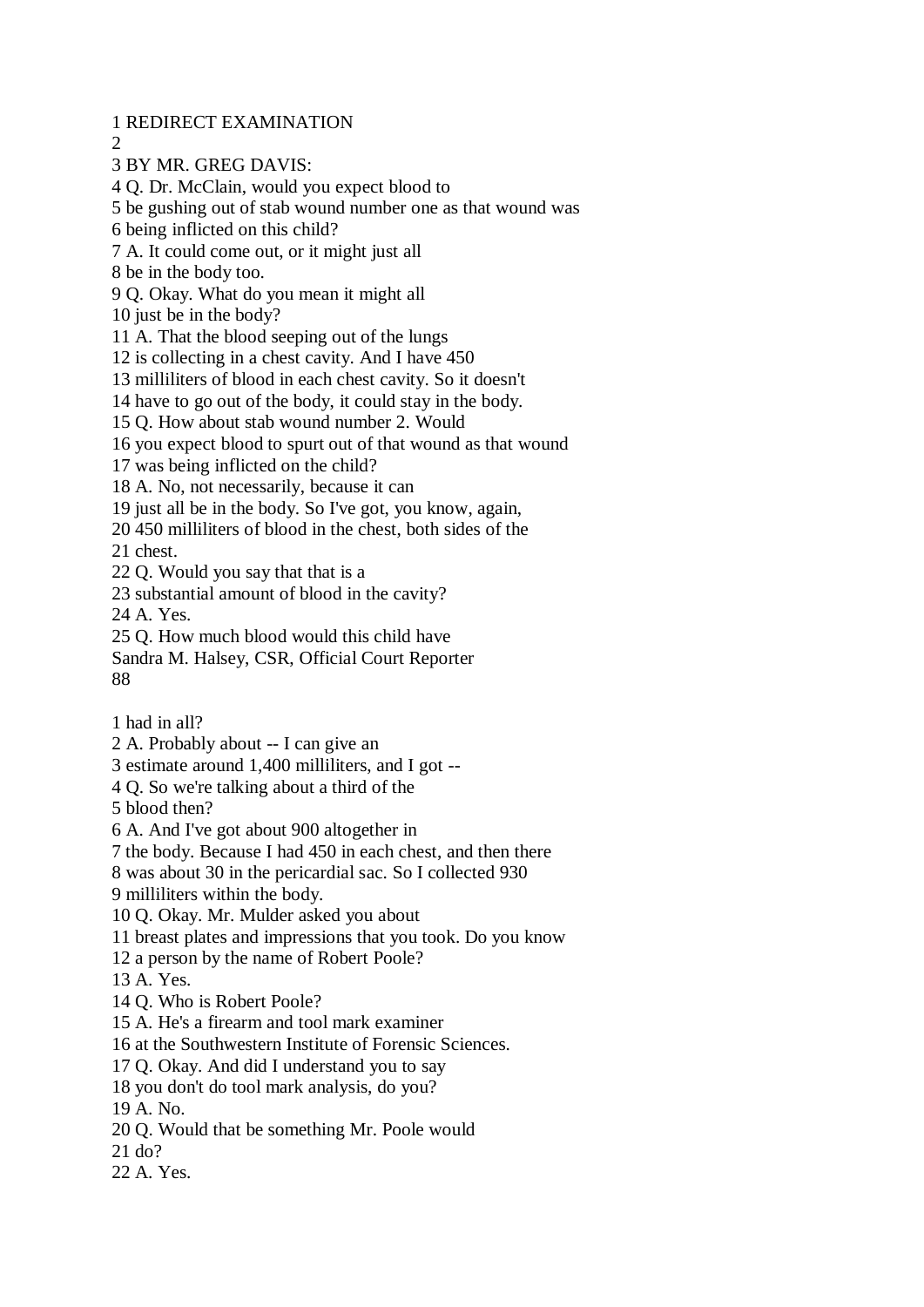23 Q. Okay. 24 25 MR. GREG DAVIS: May I approach, your Sandra M. Halsey, CSR, Official Court Reporter 89 1 Honor? 2 THE COURT: You may. 3 4 BY MR. GREG DAVIS: 5 Q. Doctor, let me show you what's been 6 marked as State's Exhibit 67. Do you recognize that? 7 A. Yes, I do. 8 Q. Okay. Is this the knife that you 9 looked at yesterday? 10 A. Yes. 11 Q. Okay. Doctor, just looking at State's 12 Exhibit 67, is this a single, or is this a double-edged 13 knife? 14 A. That's a single-edged knife. 15 Q. All right. Do you know approximately 16 how long the blade is on this knife? 17 A. I didn't measure exactly that. It's 18 either 8 or 10 inch. 19 Q. Okay. Now, on the cutting edge of this 20 knife, on the single edge that's sharp, are there certain 21 marks? 22 A. Yes. 23 Q. Okay. What type of marks are on this 24 knife? 25 A. Very small serrations. Sandra M. Halsey, CSR, Official Court Reporter 90 1 Q. Okay. Just small parallel lines that 2 run pretty much the length of the cutting edge; is that 3 correct? 4 A. That's correct. 5 Q. Doctor, looking at State's Exhibit 67, 6 can you tell us whether or not stab wound number 1 to 7 Devon Routier could have been produced by State's Exhibit 8 67? 9 A. Yes. 10 Q. Anything at all that would have 11 excluded State's Exhibit 67 as having produced stab wound 12 number 1? 13 A. No. 14 Q. Can you tell us whether or not State's 15 Exhibit 67 could have produced stab wound number 2? 16 A. Yes, it could have.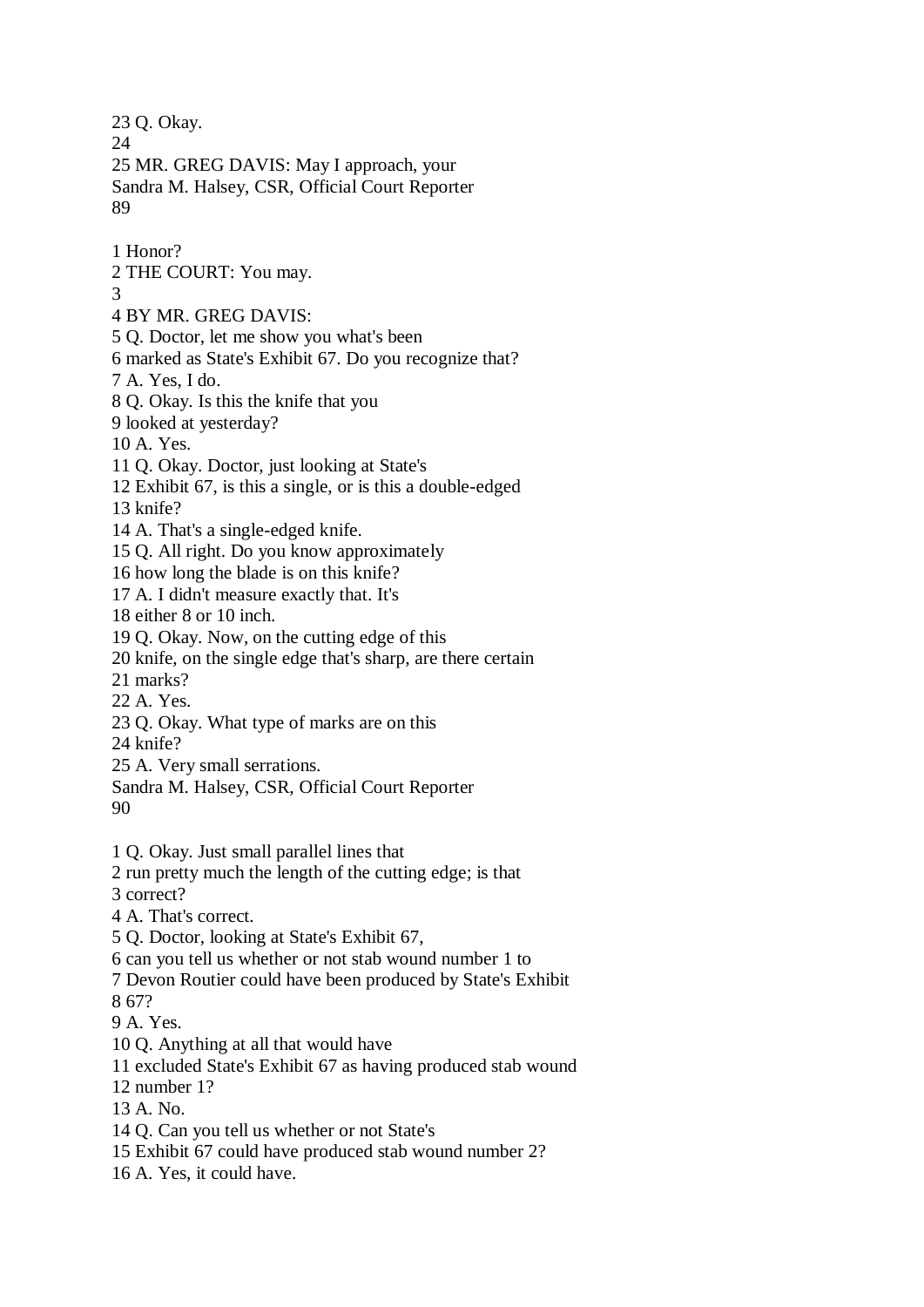17 Q. Is there anything at all that would 18 have excluded State's Exhibit No. 67 as having produced 19 stab wound number 2? 20 A. No. 21 Q. Now, on stab wound number 2, did I 22 understand you to say the sharp edge is downward; is that 23 correct? 24 A. Yes. 25 Q. If you would, I would like for you to Sandra M. Halsey, CSR, Official Court Reporter 91 1 assume that this child, at the time that he received stab 2 wound number 2, had his left arm covering a portion of his 3 lower chest. Okay. 4 Would it have been possible for this 5 knife, with the sharp edge down, to have caused both stab 6 wound number 2 and the incised wound that we see here on 7 State's Exhibit 1-E? 8 A. Yes. 9 Q. Okay. Looking finally at wound number 10 4. Is it possible that State's Exhibit No. 67 could have 11 produced stab wound number 4? 12 A. Yes. 13 Q. Is there anything at all that would 14 have excluded State's Exhibit 67, as having produced that 15 stab wound? 16 A. No. 17 Q. Okay. 18 19 MR. GREG DAVIS: I'll pass the witness, 20 your Honor. 21 22 RECROSS EXAMINATION  $23$ 24 BY MR. DOUGLAS MULDER: 25 Q. Now, Doctor, can you give the -- first Sandra M. Halsey, CSR, Official Court Reporter 92 1 of all, you aren't saying that that's the weapon that 2 caused those stab wounds, are you? 3 A. No. I'm saying it's consistent with. 4 Q. Could be is what you're saying? 5 A. Yes. 6 Q. No question about that, is there? 7 A. No, there's no question it could be. 8 Q. And you're not identifying that knife

9 as the instrument that caused those injuries, are you? 10 A. No.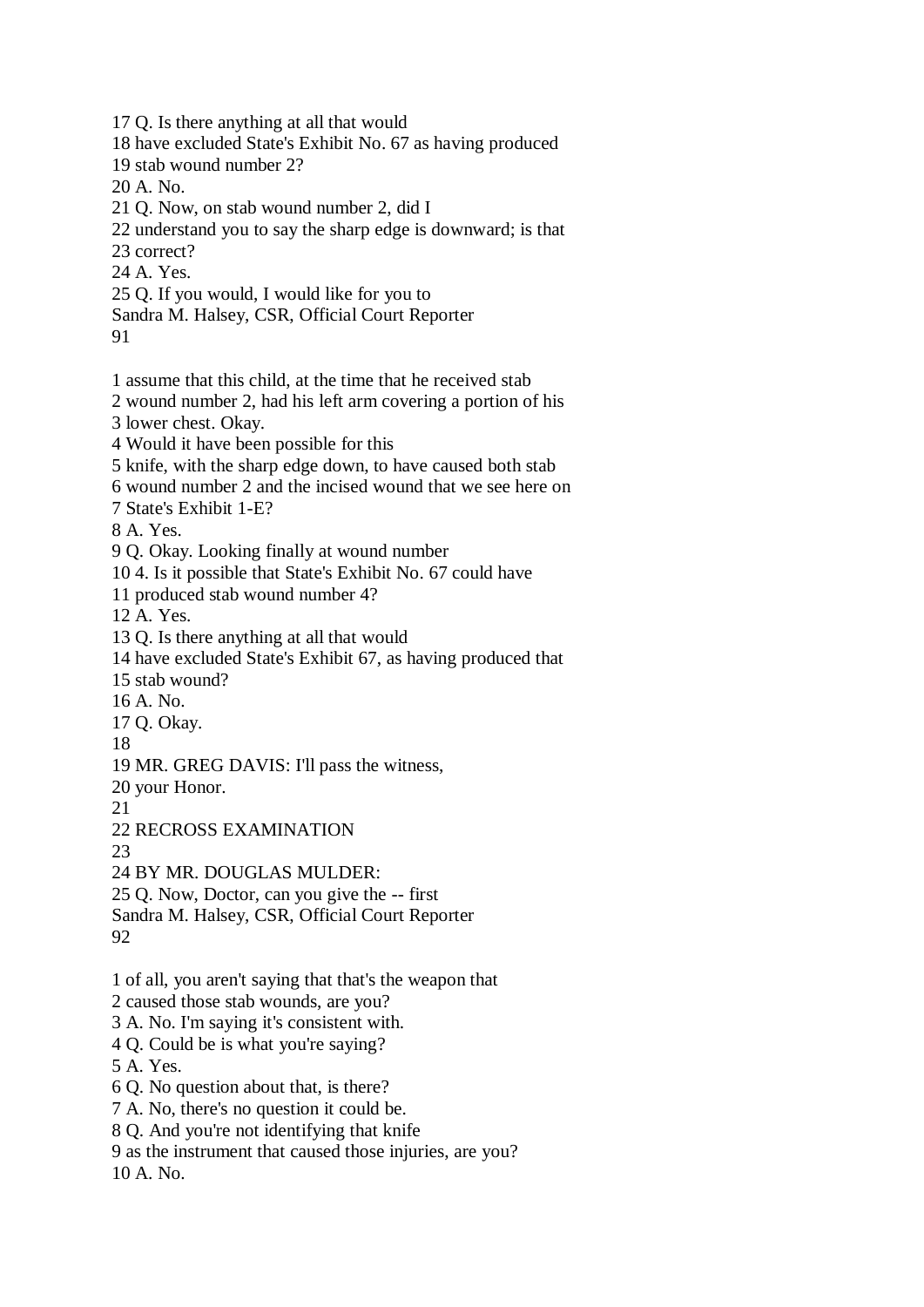11 Q. No question about that, is there?

12 A. No, I can't say.

13 Q. Can you give us the maximum width of

14 the knife that could have caused those injuries? And when

15 I say width, I'm talking about this portion.

16 (Demonstrating on knife.)

17 A. You really can't because there is a

18 sharp edge, you could have a very long length on the body

19 just by pulling a knife through, so --

20 Q. In effect, what you're saying is that

21 you could -- you could take a relatively narrow knife and

22 by pulling it down, of course, this isn't cutting even,

23 but you could make a wide gash -- (Demonstrating with

24 knife on paper.)

25 A. A longer.

Sandra M. Halsey, CSR, Official Court Reporter

93

1 Q. A long gash with a relatively narrow --

2 with a knife less than half this width. Right?

3 A. Yes.

4 Q. Okay. Can you tell us the -- so you

5 can't tell us the width of the knife; is that right?

6 A. No, you can't say how long that is.

7 Because just like you pointed out, you could pull it down.

8 Q. Can you tell us how long the blade

9 would be?

10 A. I can just tell you how deep it is in

11 the body. Again, five inches on one, two and one half on

12 the other. So, I can't tell you how long the knife would

13 have to be.

14 Q. Okay.

15 A. Or how long it is.

16 Q. Okay. And there isn't any way that you

17 know of, of estimating that, I guess?

18 A. No.

19 Q. Okay. Can you tell us whether or not

20 the -- assuming that it was a knife. And we're going to

21 have to assume that it was a knife. It could be other

22 sharp instruments that could have caused this. Right?

23 A. I feel like it is a knife.

24 Q. Okay. Could you tell whether or not

25 the knife had a serrated blade or a plain blade?

Sandra M. Halsey, CSR, Official Court Reporter 94

1 A. I cannot tell.

2 Q. You can't tell?

3 A. No.

4 Q. You've said that this knife, in fact,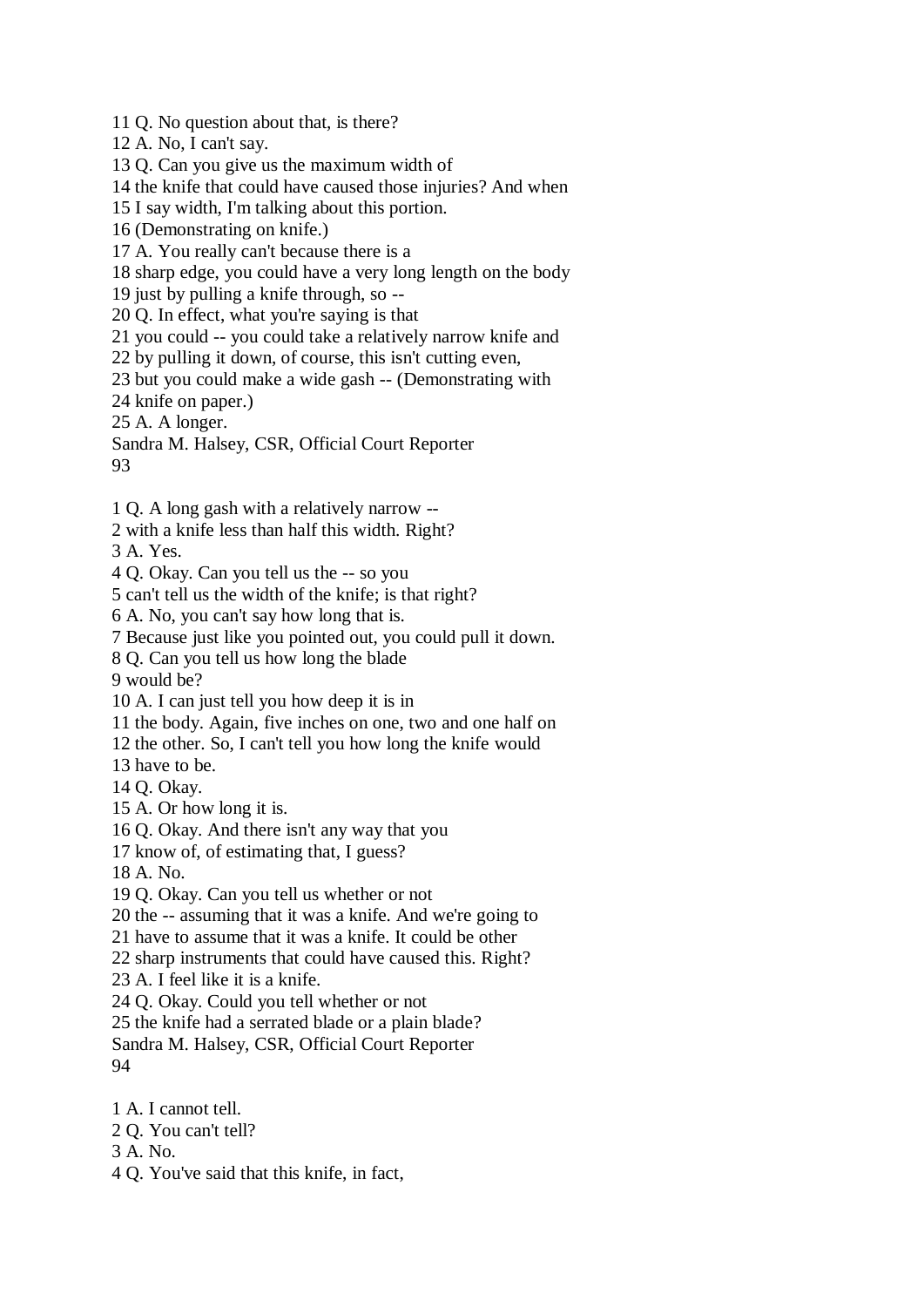5 has a serrated blade? 6 A. That's correct. 7 Q. Okay. Now, did you x-ray the body? 8 A. Yes. 9 Q. Okay. And did you find -- this was a 10 very healthy young man, was he not? 11 A. Yes. 12 Q. Good hygiene? 13 A. Yes. 14 Q. I mean, a well taken care of young man, 15 wasn't he? 16 A. Yes. 17 Q. Okay. Teeth were good? 18 A. Yes. 19 Q. Good dental hygiene? 20 A. Yes. 21 Q. You examined those, didn't you? 22 A. Yes. 23 Q. Matter of fact, you looked to see if 24 there was any evidence of child abuse, didn't you? 25 A. Yes. Sandra M. Halsey, CSR, Official Court Reporter 95 1 Q. Any bones that perhaps were broken and 2 had healed? You looked for that, didn't you? 3 A. That's correct. There were none. 4 Q. Were none. So this child was in a very 5 fit condition, was he not? 6 A. Yes. 7 Q. Well nourished? 8 A. Yes. 9 Q. Apparently well taken care of, didn't 10 he? 11 A. Yes. 12 Q. And no evidence of any child abuse in 13 his history? 14 A. No. 15 Q. Okay. Thanks. 16 17 THE COURT: That's it? Are you 18 through, Mr. Mulder? 19 MR. DOUGLAS MULDER: I am for right 20 now, Judge. 21 THE COURT: All right. Can I see both 22 sides a minute? 23 MR. DOUGLAS MULDER: Yes. 24 THE COURT: You have no more questions 25 for this witness?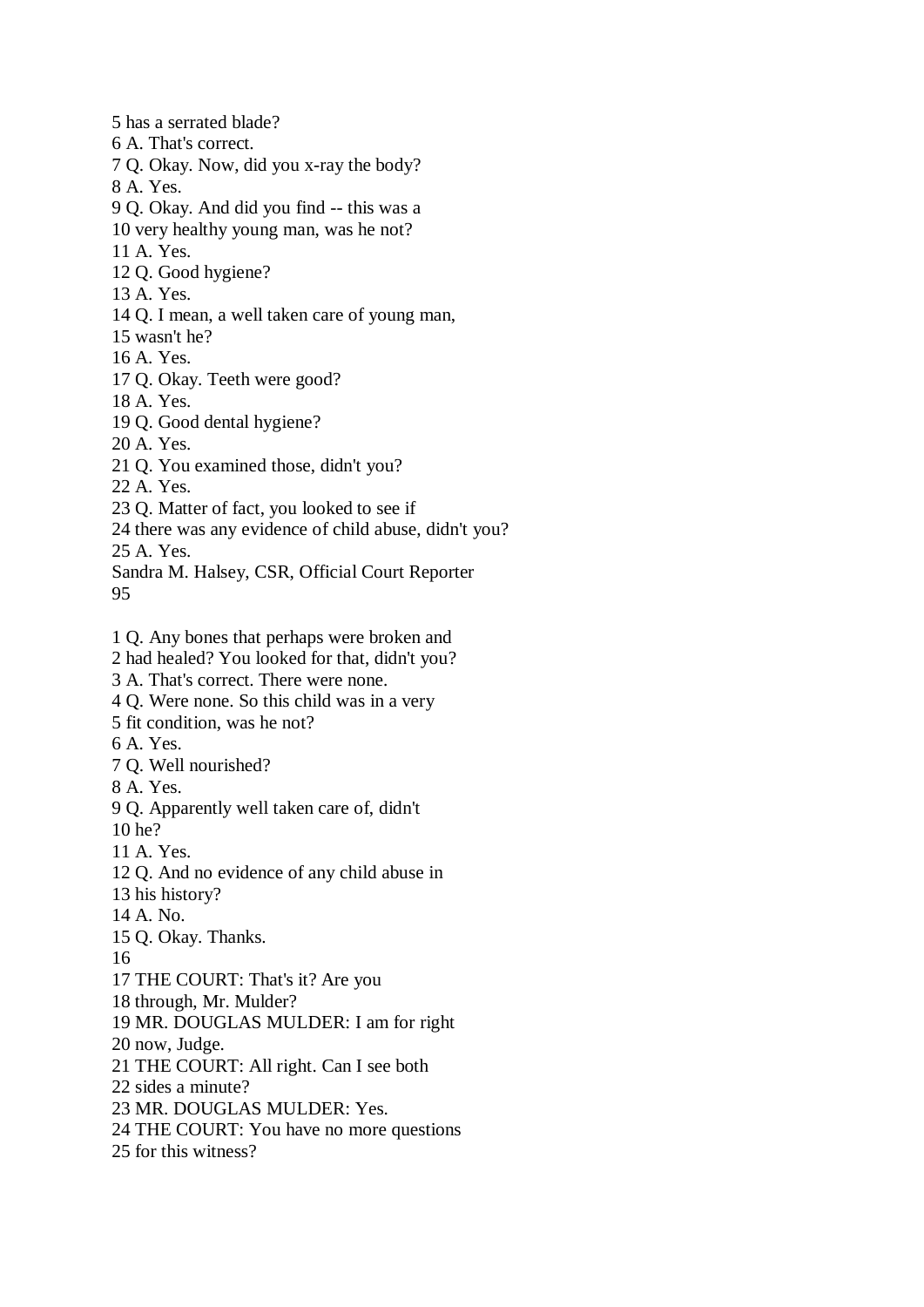96 1 MR. DOUGLAS MULDER: No, I pass the 2 witness, Judge. 3 4 (Whereupon, a short 5 discussion was held off 6 the record, at the side 7 of the bench, and 8 outside the hearing of 9 the jury, after which 10 time the proceedings 11 were resumed on the 12 record as follows:) 13 14 THE COURT: Okay. Ladies and gentlemen 15 of the jury -- 16 You may step down, ma'am. Thank you 17 very much for coming. 18 This is our first day, and we are 19 running a little late. But nonetheless, I'm going to 20 recess you for lunch now until 1:30. We have some matters 21 to take up here. And since I am new to Kerrville, I think 22 that will give you enough time to eat. Don't want to 23 upset anybody here. I think you can get in before the 24 lunch crowds occur. 25 So, just the following instructions: Sandra M. Halsey, CSR, Official Court Reporter 97 1 Don't talk about this case to anybody. If somebody tries 2 to talk to you about the case, tell the bailiff who 3 happens to be with you at the time. 4 You can make casual comments to the 5 people you see in the courtroom, but we're very 6 sociable -- nobody is going to talk to you about this case 7 until it's all over. When the case is over, you may talk 8 or not talk as you see fit. But don't discuss it with 9 anybody. 10 Now, don't discuss it among yourselves 11 when you get back in the jury room there, because it's not 12 over yet. 13 And finally, don't do any 14 investigations on your own. I know this is on a change of

Sandra M. Halsey, CSR, Official Court Reporter

15 venue, so Rowlett's quite a ways away. I don't think

16 anybody will be flying up there or driving up there over

17 the weekend to see it.

18 Do no investigation on your own. Don't

19 read any law books, or anything like that. You have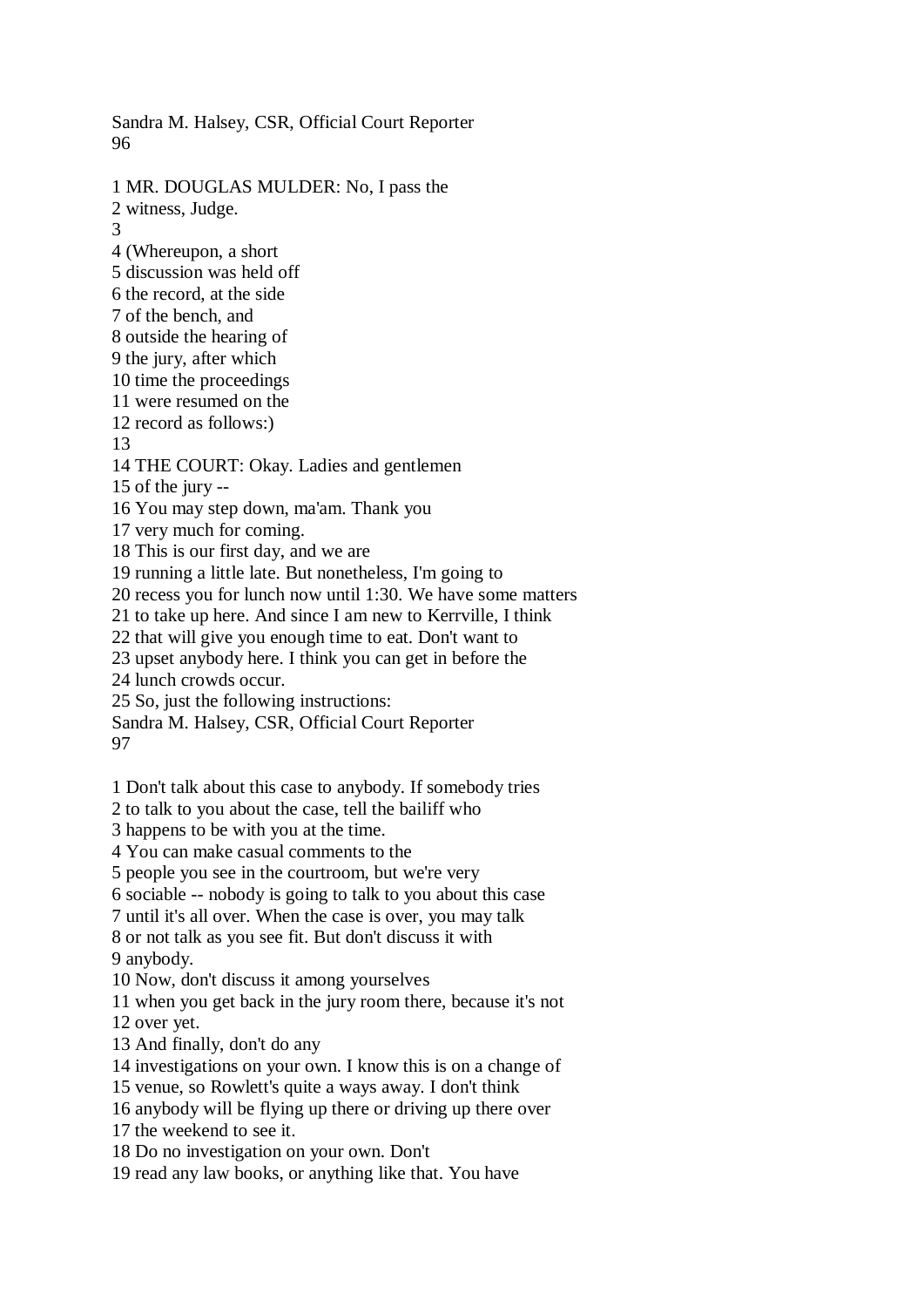20 received a copy of the juror instructions, basically 21 that's what it is. 22 So, we'll see everybody back here at 23 1:30. Come straight back to the jury room, please. And 24 that will be fine. We'll see everybody here at 1:30. 25 Wear that juror badge at all times. Thank you very much. Sandra M. Halsey, CSR, Official Court Reporter 98 1 2 (Whereupon, a short 3 Recess was taken,

- 4 After which time,
- 5 The proceedings were
- 6 Resumed on the record,
- 7 In the presence and
- 8 Hearing of the defendant
- 9 And the jury, as follows:)
- 10
- 11 THE COURT: All right. Is everybody
- 12 ready to bring the jury back in?
- 13 MR. GREG DAVIS: The State is ready,
- 14 Judge.

15 MR. DOUGLAS MULDER: Yes, sir, the

- 16 defense is ready.
- 17 THE COURT: All right. Bring the jury
- 18 in, please.
- 19
- 20 (Whereupon, the jury
- 21 Was returned to the
- 22 Courtroom, and the
- 23 Proceedings were
- 24 Resumed on the record,
- 25 In open court, in the
- Sandra M. Halsey, CSR, Official Court Reporter 99
- 1 Presence and hearing
- 2 Of the defendant,
- 3 As follows:)
- 4
- 5 THE COURT: All right. Please come to
- 6 order. Let the record reflect that we're resuming the
- 7 Darlie Routier matter.
- 8 Let the record reflect that all parties
- 9 of the trial are present and the jury is seated.
- 10 Ladies and gentlemen of the jury, for
- 11 your planning, due to the inclement weather, we'll be
- 12 breaking today around 4:30, plus or minus a few minutes
- 13 each way.